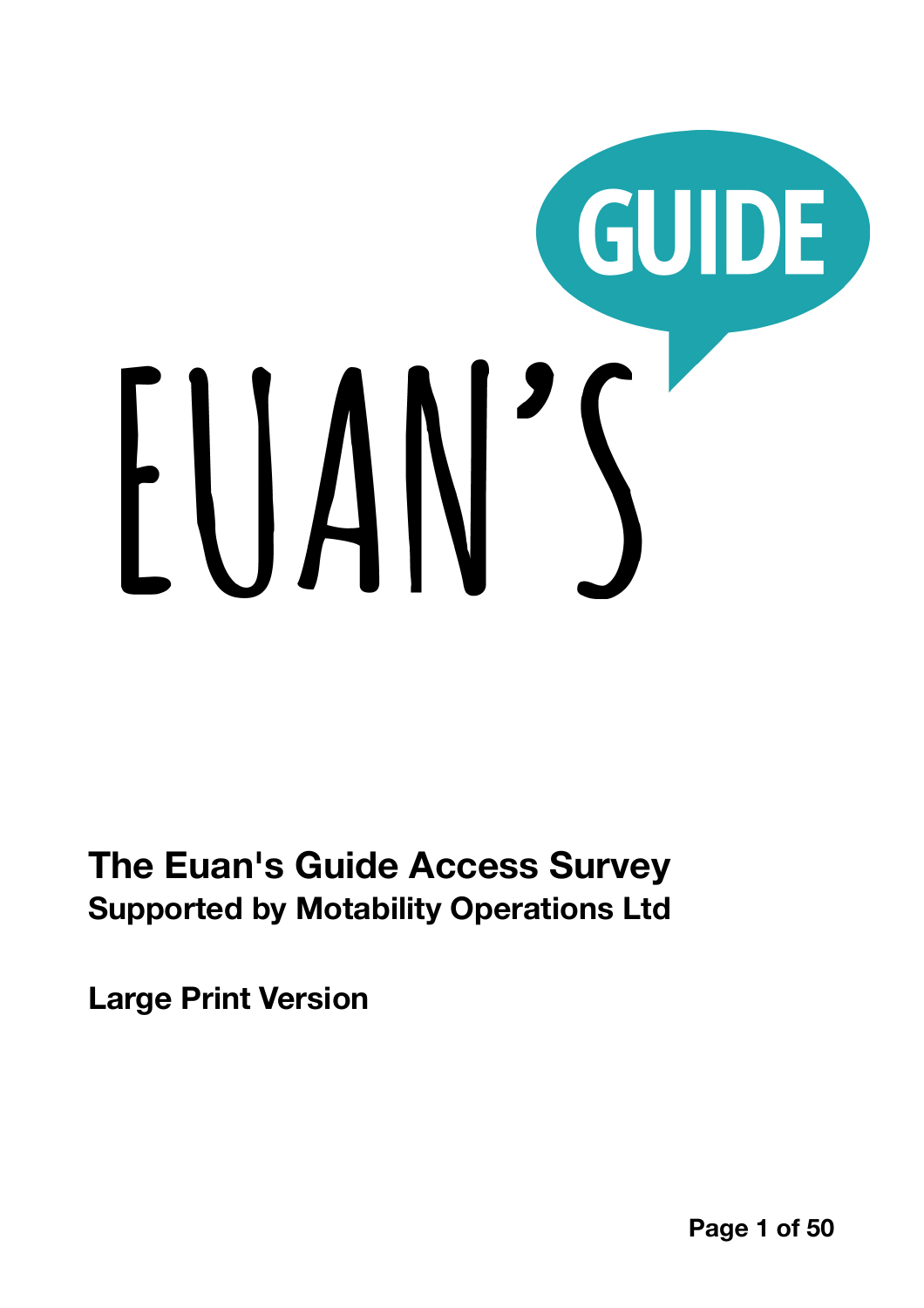## <span id="page-1-0"></span>**Contents**

| <b>Large Print Version</b>                                        | 1              |
|-------------------------------------------------------------------|----------------|
| Contents                                                          | $\overline{2}$ |
| Restrictions are lifting but not for everyone                     | 5              |
| Commentary                                                        | 9              |
| Post-lockdown concerns remain.                                    | 14             |
| Changes to the physical environment                               | 15             |
| Making it easier and safer for disabled visitors                  | 17             |
| What is your main mode of transport?                              | 19             |
| Holiday and trips and away                                        | 19             |
| Considerations for those still shielding                          | 20             |
| Getting out and about again                                       | 20             |
| Finding information before a visit                                | 22             |
| Is the new contactless world a better one?                        | 22             |
| A richer, fuller online world                                     | 23             |
| Accessible toilet provision made worse by COVID.                  | 26             |
| Lack of accessible toilets is a hindrance to adventure            | 28             |
| Accessible toilets - it's surprising what you find there          | 29             |
| <b>Red Emergency Cords</b>                                        | 30             |
| Have you ever had to pull the emergency cord to call for<br>help? | 31             |
| Disabled Access.                                                  | 32             |
| Improving visitor confidence                                      | 33             |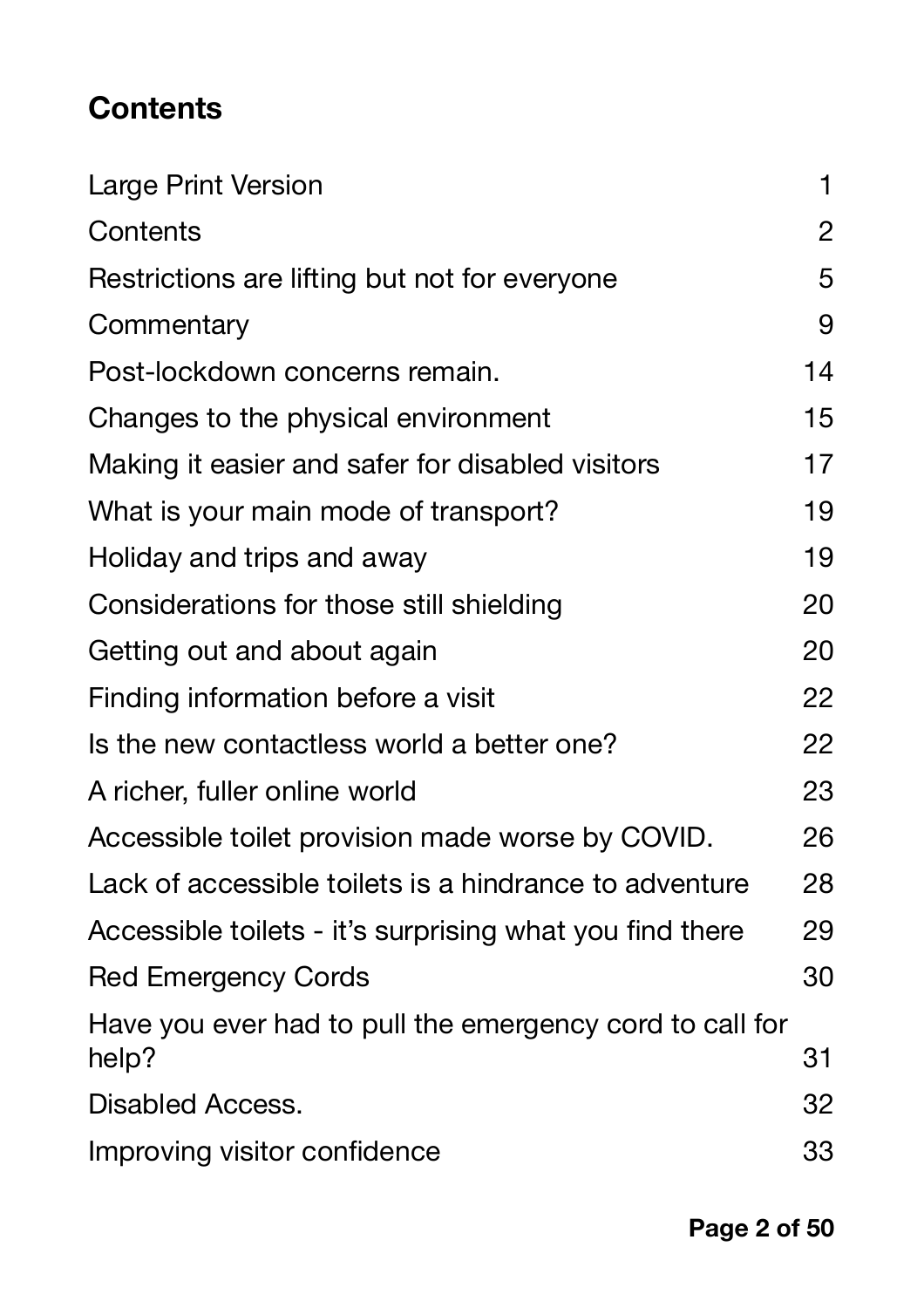| Setting the standard for accessibility.                    | 36 |
|------------------------------------------------------------|----|
| Hospitals and healthcare                                   | 36 |
| Pubs & Bars                                                | 36 |
| <b>Cafes &amp; Restaurants</b>                             | 36 |
| Cinemas & Theatres                                         | 37 |
| <b>Concert Halls &amp; Music Venues</b>                    | 37 |
| <b>Historic Attractions</b>                                | 37 |
| Events & Festivals                                         | 37 |
| <b>Museums &amp; Galleries</b>                             | 38 |
| <b>Shops</b>                                               | 38 |
| <b>Hotels</b>                                              | 38 |
| <b>Sporting Stadiums</b>                                   | 38 |
| <b>Visitor Attractions</b>                                 | 39 |
| Leisure & Sports Centres                                   | 39 |
| <b>Public &amp; Council Buildings</b>                      | 39 |
| <b>Transport Hubs</b>                                      | 39 |
| <b>Outdoor venues</b>                                      | 40 |
| The Sample.                                                | 41 |
| Where do you live?                                         | 41 |
| When 'out & about', most of the time you are               | 42 |
| Are you                                                    | 42 |
| Do you use or have experience of:                          | 42 |
| What device do you usually use when using the internet? 43 |    |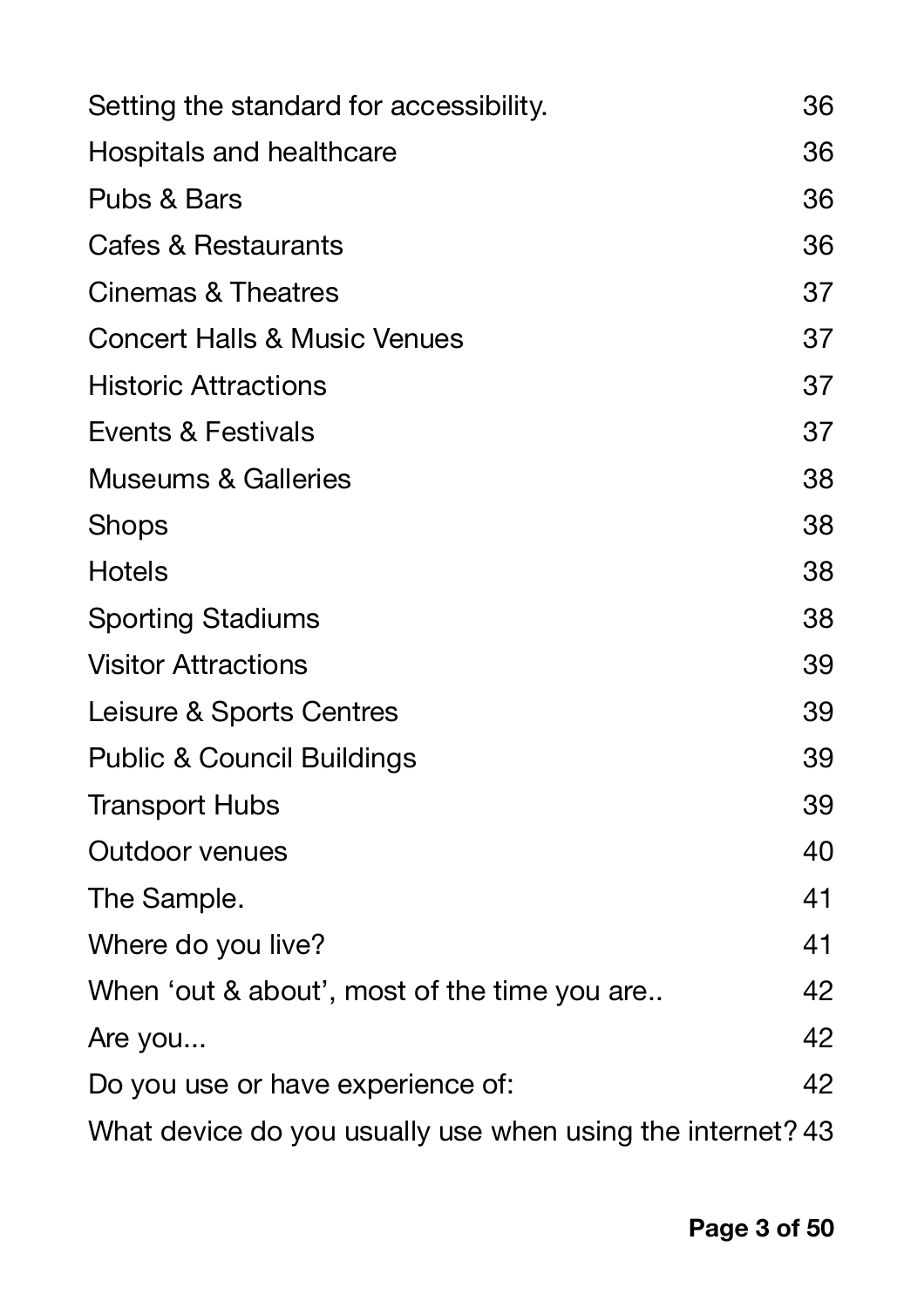| 44                                                        |
|-----------------------------------------------------------|
| 45                                                        |
| 45                                                        |
| 47                                                        |
| About Motability Operations and the Motability Scheme: 47 |
| 50                                                        |
|                                                           |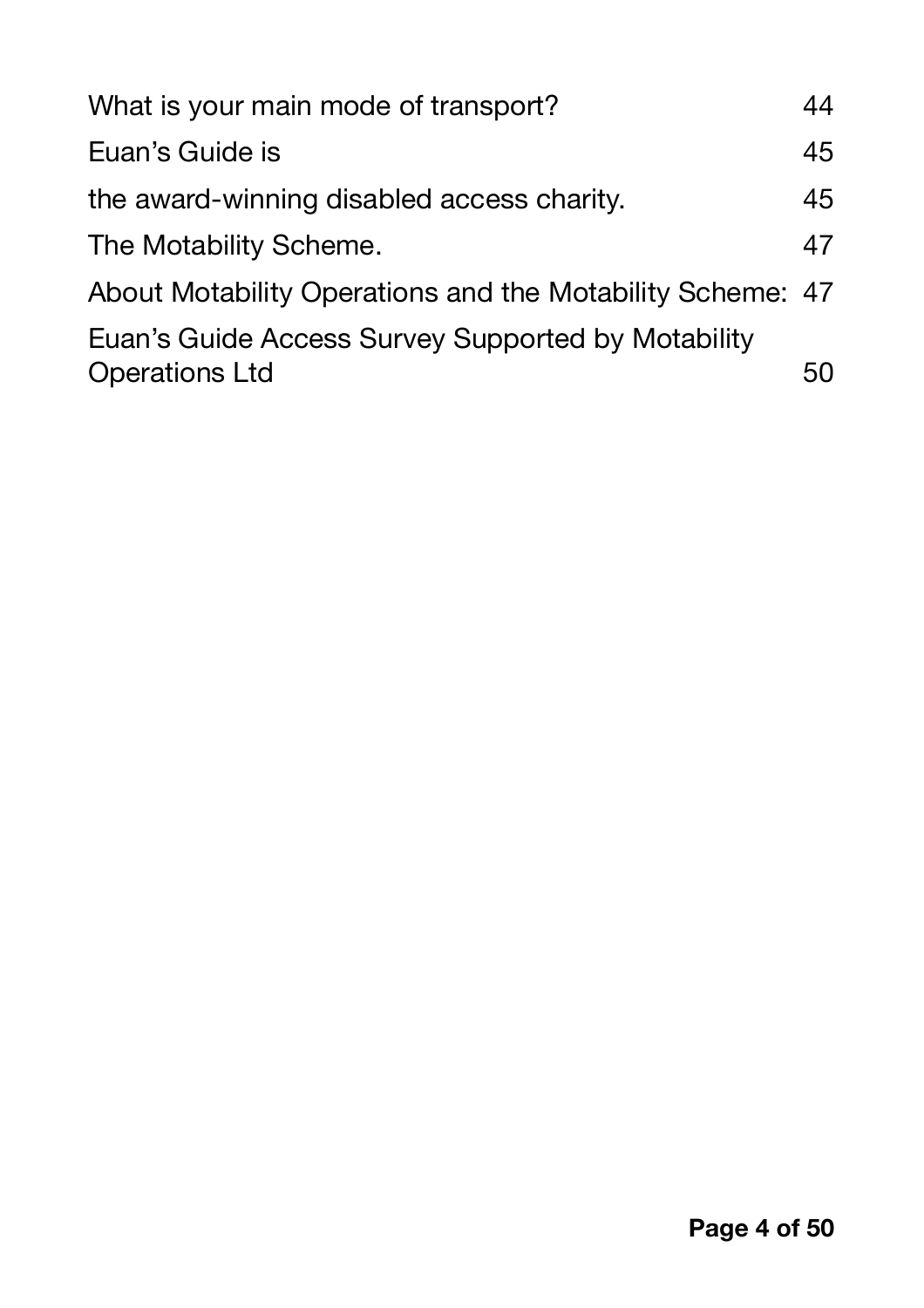## <span id="page-4-0"></span>**Restrictions are lifting but not for everyone**

Conversations daily seem to touch on various aspects of returning to 'normal' following the lifting of lockdown restrictions. The 2021 Euan"s Guide Access Survey takes a closer look at how disabled access has changed as a result of the pandemic.

We asked how disabled people are feeling about going out and about again, what concerns they have, and what the positives might be to come out of this tumultuous period of change.

Euan"s Guide is the award-winning disabled access charity. The survey is in its seventh year and is designed to provide insight into everyday disabled access, including visiting shops and restaurants, visitor attractions and cultural events.

This year's survey gathered the views of over 2,400 disabled people and their families, friends, carers and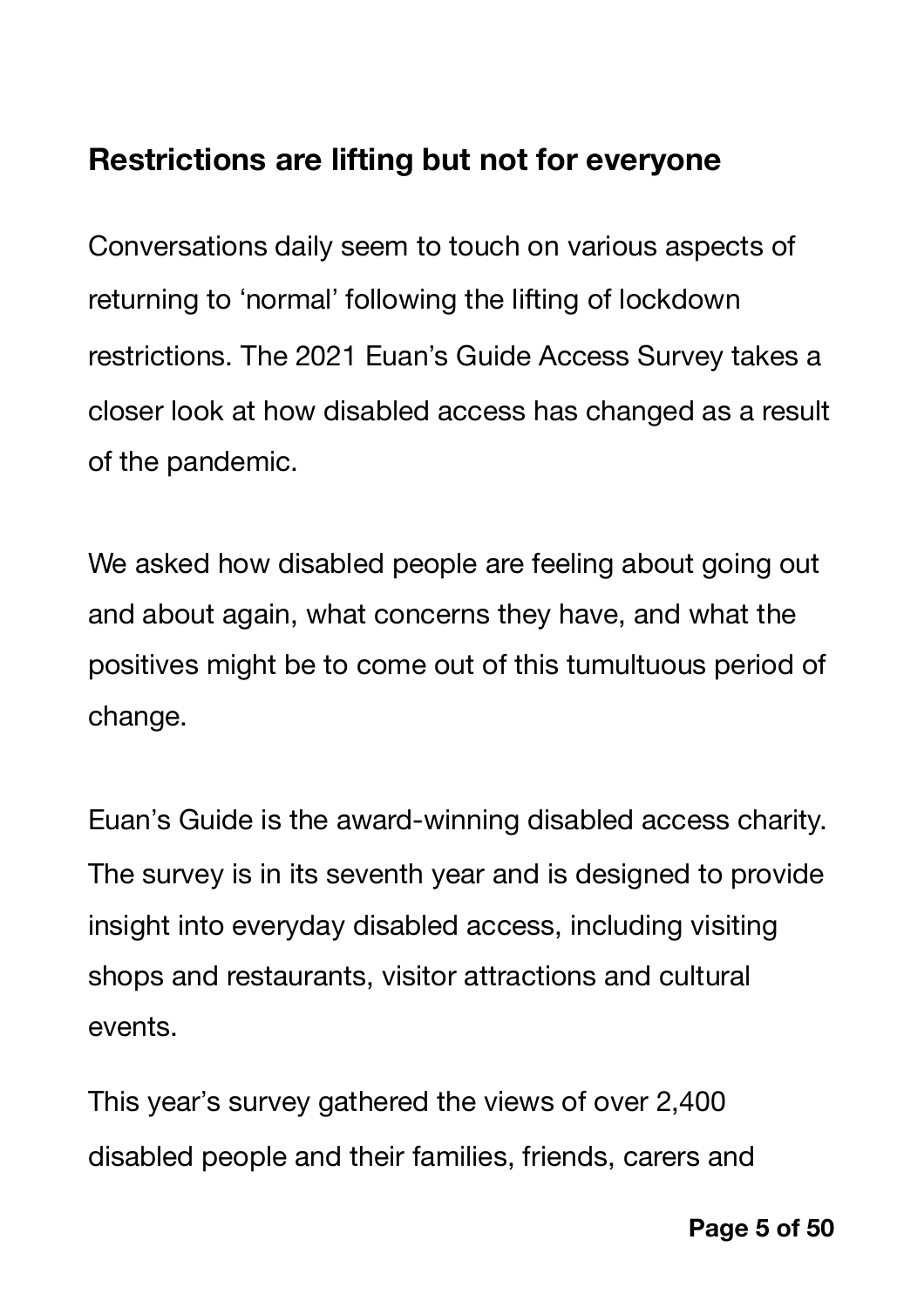health and social care professionals, making it the largest survey of its kind in the UK.

It is perhaps unsurprising that the vast majority of respondents (59%) believe that COVID has made disabled access worse, with only 8% of respondents venturing that access is better.

The clear picture emerging from the data is one where changes made, to try to mitigate against COVID-risks, were often made at the expense of accessibility. Examples given include, accessible parking bays removed, accessible toilets locked, layouts and queuing systems imposed with little or no thought given to the needs of disabled users. The reality for some disabled people, is that lockdown still feels very much in place.

\$**Isolation, invisibility, abandonment and forgotten. These are the words we frequently hear."**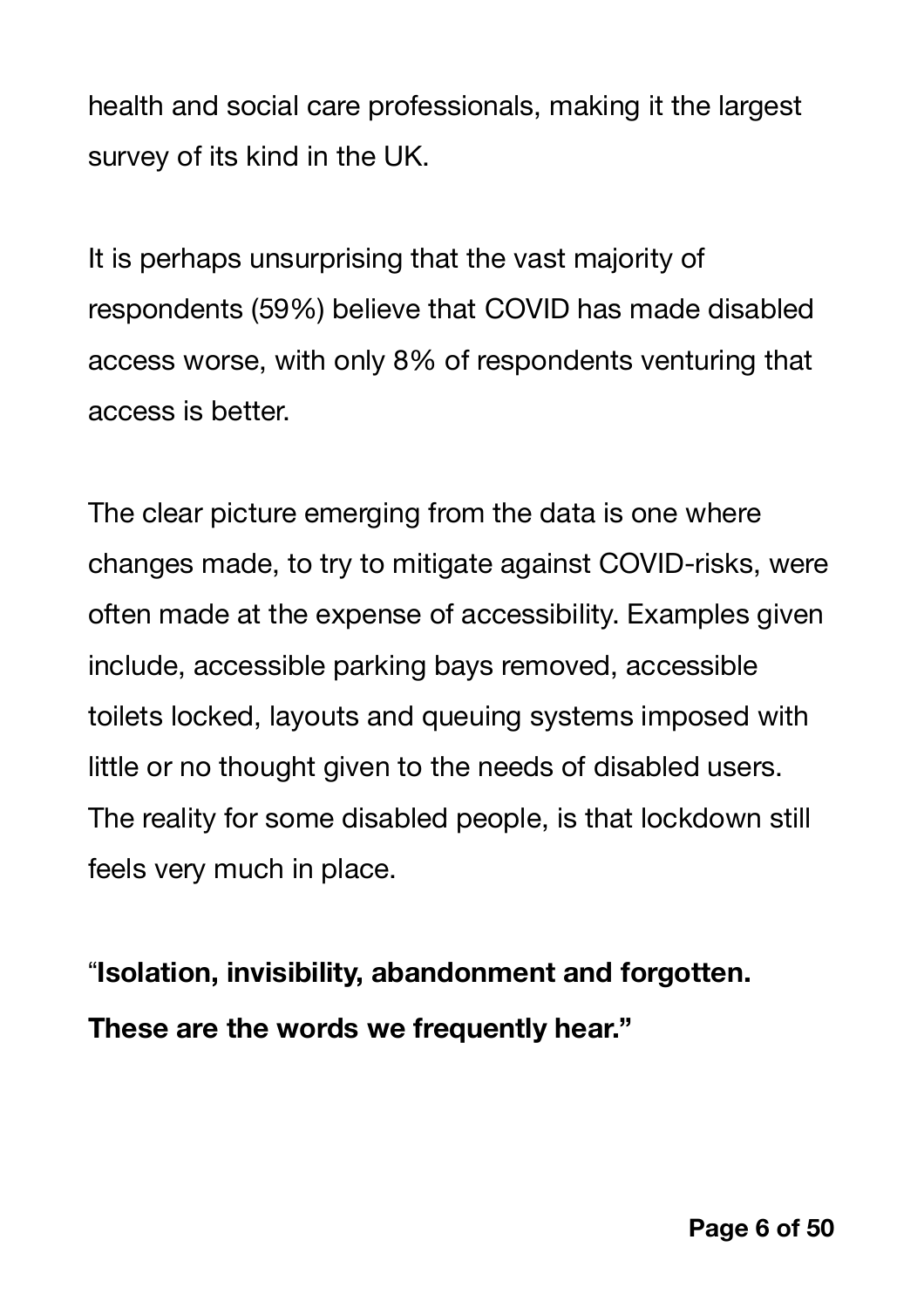Jenny Miller, CEO of PAMIS, supports those with profound and multiple learning disabilities, she explained what"s happened in lockdown, "The community we support was held in lockdown far longer than any other part of the population. They saw services withdrawn overnight. Day services remain closed, or are offering a fraction of what the person had before COVID. Some families are now having to consider residential care for their loved one because they just can"t cope any more. Isolation, invisibility, abandonment and forgotten. These are the words we frequently hear."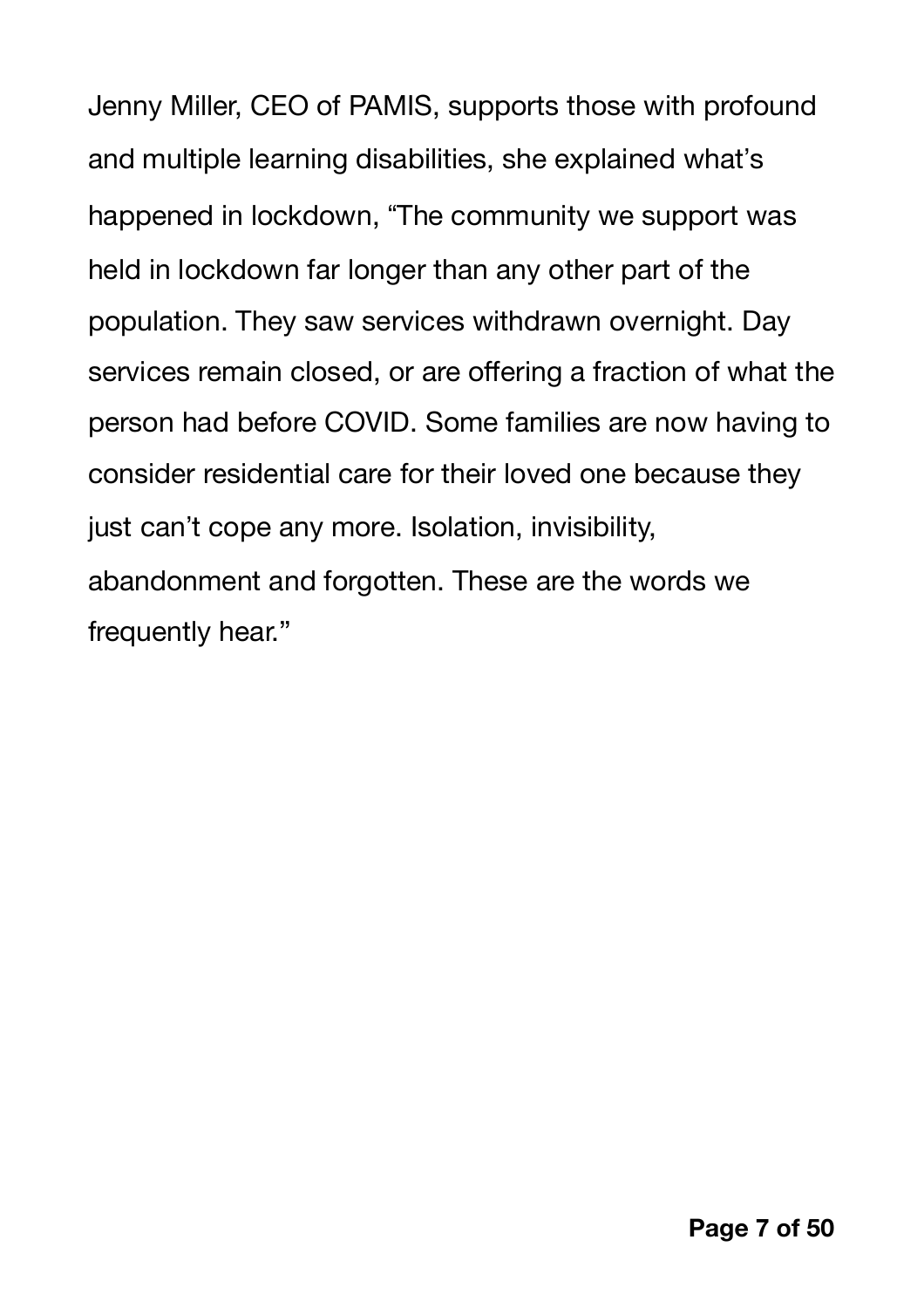There are, however, some positives to take from the results. Remote working and studying opportunities are greater than ever, home shopping is slicker than ever, prescriptions are widely available as a home delivery and the world of online culture is stronger and more vivid than ever.

As we re-emerge from this muddled state of play, we now all have lived experience of what it feels to have restrictions imposed upon us. To feel uncertainty around trips, facilities and even transport options. The hope for the future has to be that having felt that loss of autonomy, greater thought and focus can now be given to improving accessibility for all.

- 2,455 took part in the survey.
- 8% of the survey's participants said that they thought access is better.
- 59% of the survey's participants believe that COVID has made disabled access worse.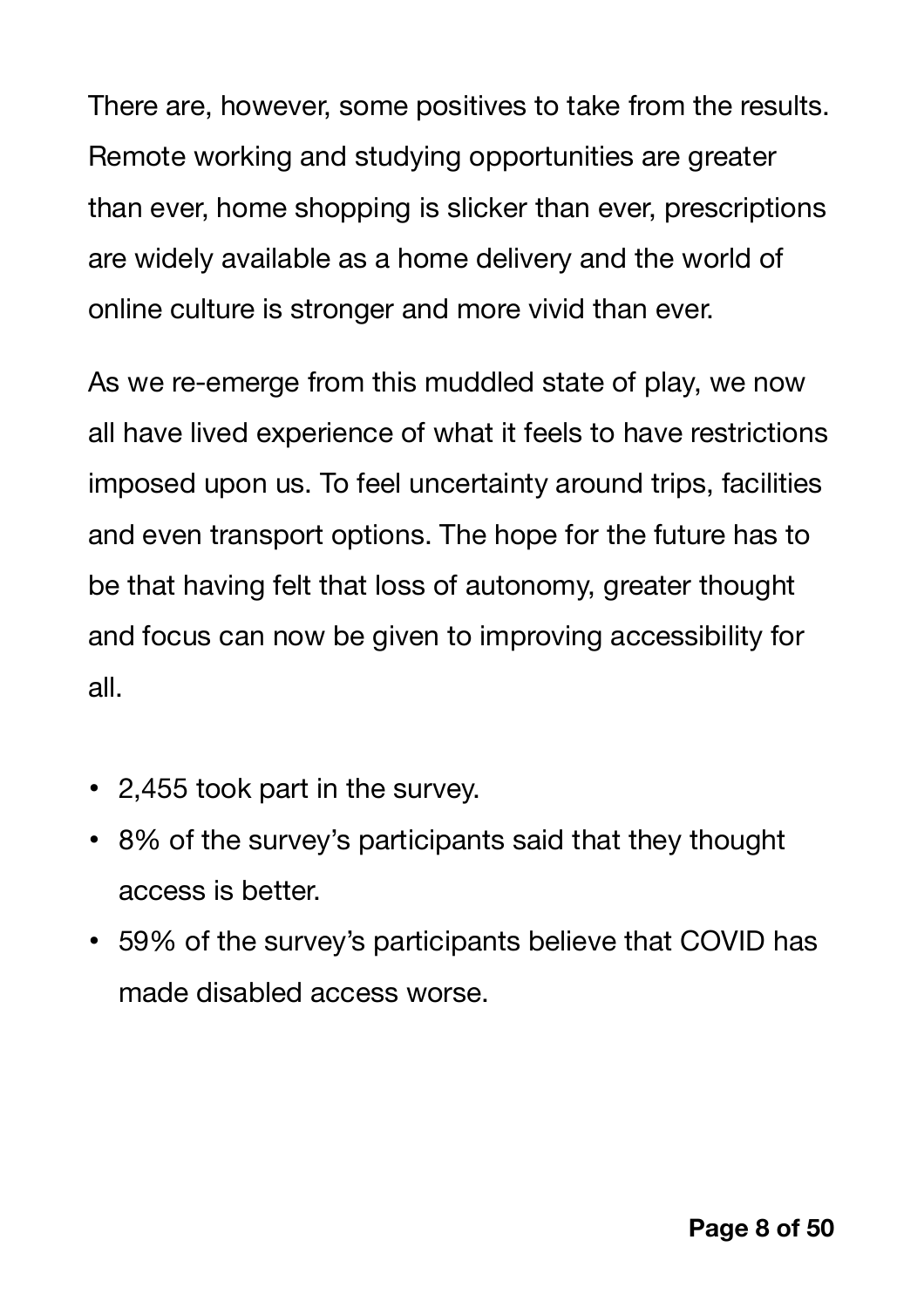## <span id="page-8-0"></span>**Commentary**

Paul Ralph, from Euan's Guide commented on the survey results by saying, "Whilst much of this survey talks about life with COVID restrictions, many disabled people saw these as precautions or protections. As these restrictions are reduced or removed we find that once again disabled people are having to remap their landscape, relearn what"s possible and face the challenges of discovering something new.

For many people the times that we live in now involve balancing risks, taking precautions and yet trying to be part of their communities. Threaded through the results is an intense nervousness on the part of disabled people and we understand this nervousness and anxiety will remain for a long time to come. It's not "it's all fine now and we can come back out and play!"

Paul J Ralph FRSA

Access & Inclusion Director, Euan"s Guide.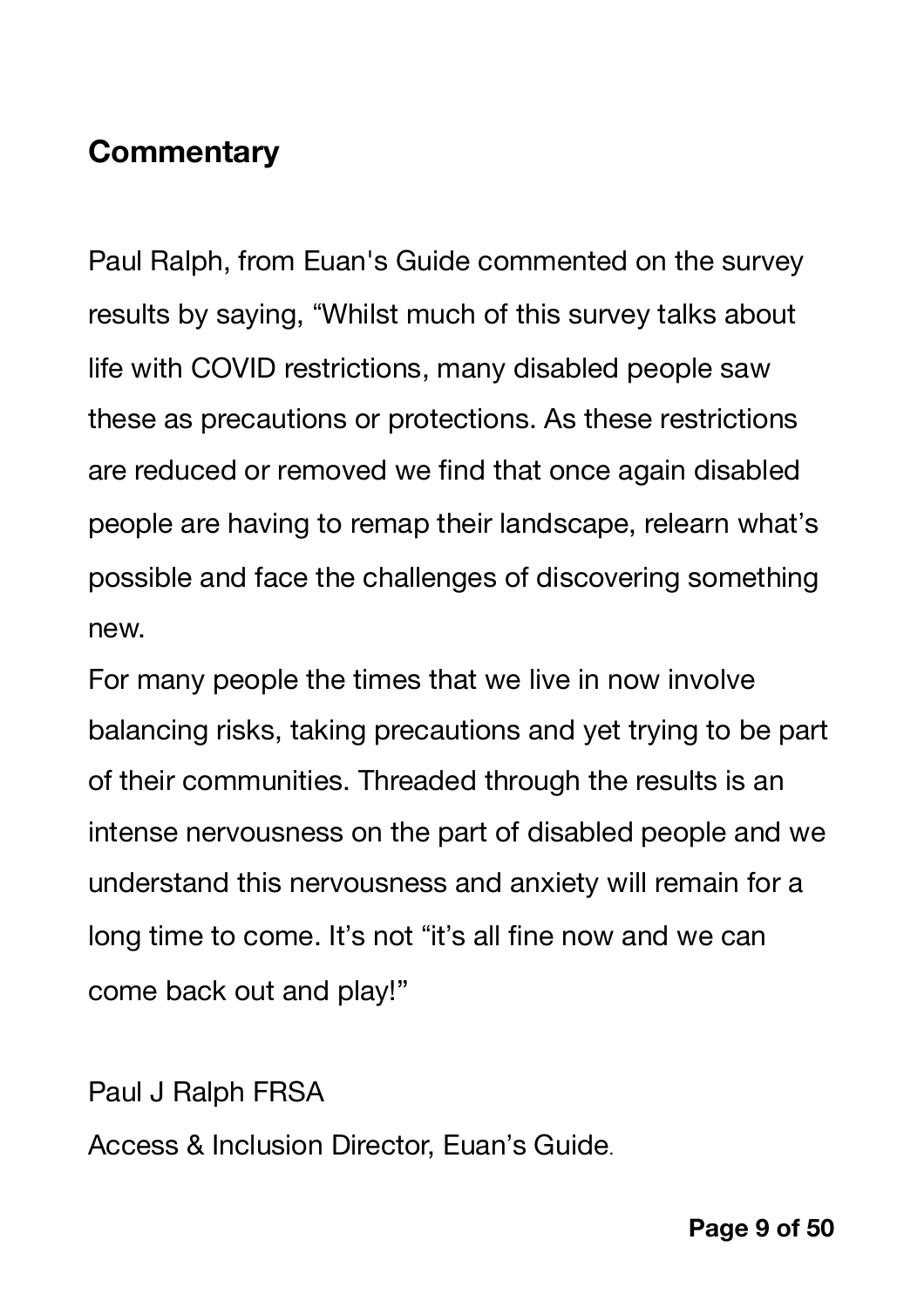Ross Calladine

Head of Business Support at the national tourism agency VisitEngland said: "It is key for tourism businesses to see accessibility as part of the solution as they rebuild their business. Detailed and accurate information, disabilityaware staff and accessible facilities and services will all help to drive footfall and in turn revenue, now and into the future.

Businesses and attractions have worked flat-out to welcome customers back, adapting and innovating to meet new ways of working and still providing a great visitor experience.

As the industry builds back and continues on its road to recovery, we also have a valuable opportunity to improve accessibility for disabled people."

#### Ross Calladine

Head of Business Support at the national tourism agency VisitEngland and was appointed by the UK Government as the Disability and Access Ambassador for Tourism in January 2022.

**Page 10 of 50**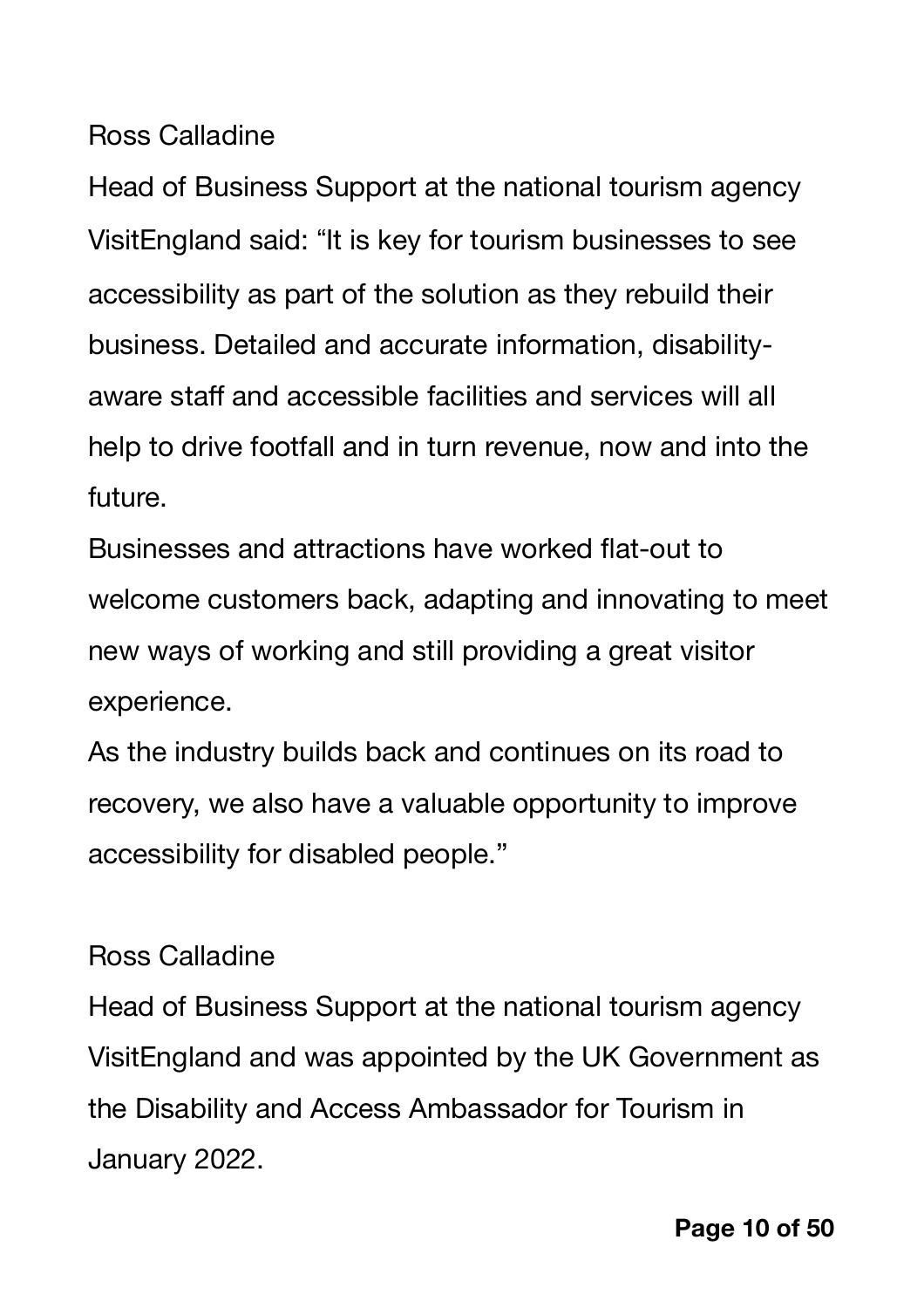#### Dr Elizabeth Ferris

Founder and Chairperson of the Dundee Dragon Wheelchair Sports Club and a Junior Doctor said, "It seems like access regulations have been thrown to the wind in the name of expediency and revenue due to the pandemic. Previously shops, restaurants and entertainment venues in general tried to do the right thing when it came to access. They didn"t always get it right, but by and large, they were at least trying. The pandemic has changed all that. It's tougher than ever to make a pound, so if cutting corners on accessibility is a casualty then so be it…that"s how it feels from a wheelchair user's point of view. The worst impact is feeling like we don't matter. We're just a nice 'extra' to help only when the circumstances are right, rather than being an equal."

#### Dr Elizabeth Ferris BEM

Full-time wheelchair user as a result of a Spinal Cord Injury. Founder and Chairperson of the Dundee Dragon Wheelchair Sports Club and a Junior Doctor in NHS Tayside.

**Page 11 of 50**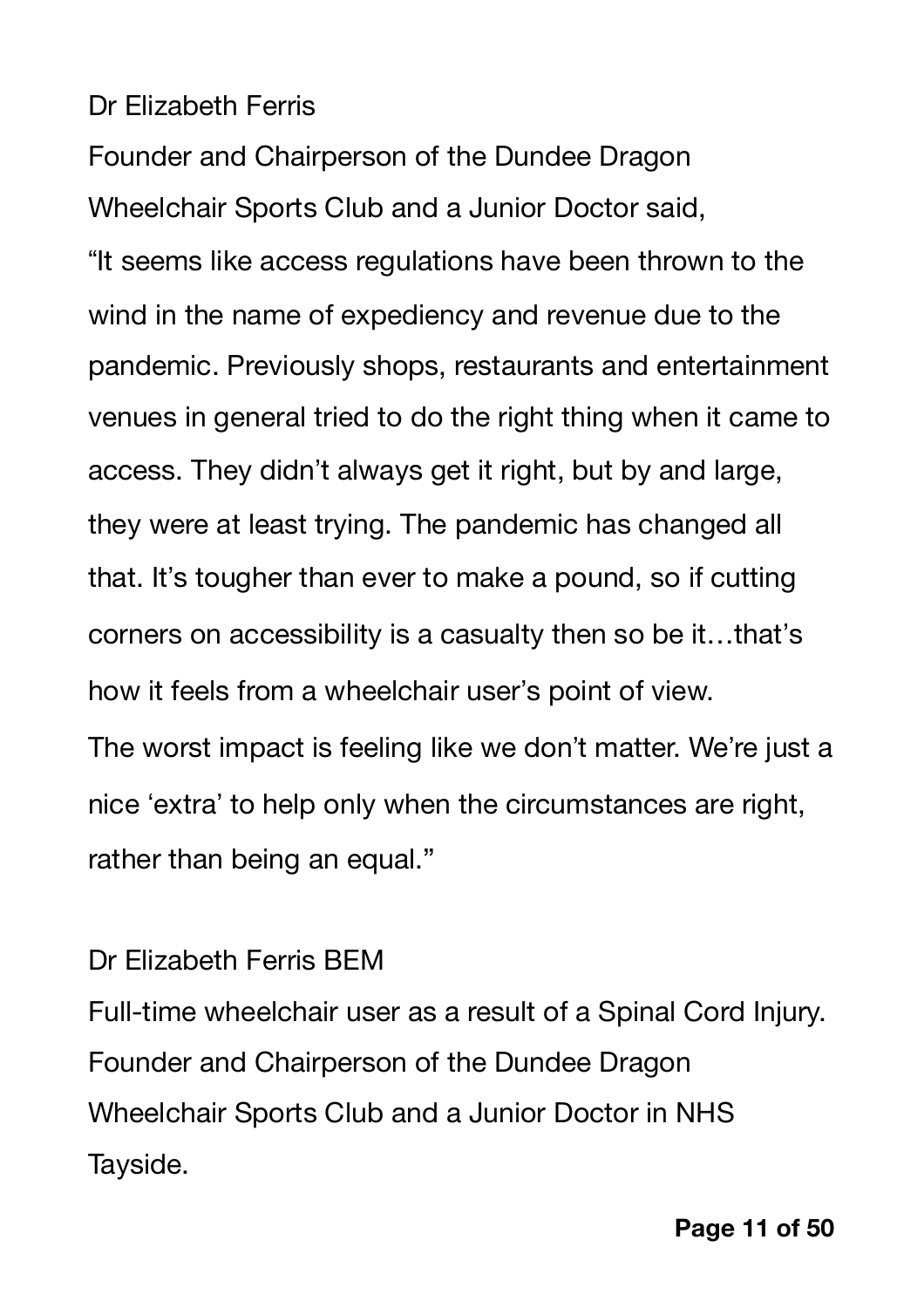Jenny Miller

Chief Executive Office of PAMIS ( Promoting a More Inclusive Society ) said, "For the group of people we support with profound learning and multiple disabilities access has certainly been worse since COVID. While the rest of the population was able to go back to some form of normal living, we found our community was still locked away"

Jenny Miller

CEO PAMIS, Member of the Scottish Government Leadership Group for policy for people with a learning disability, Co-Chair of the UK Changing Places Toilet Consortium and RSA Fellow.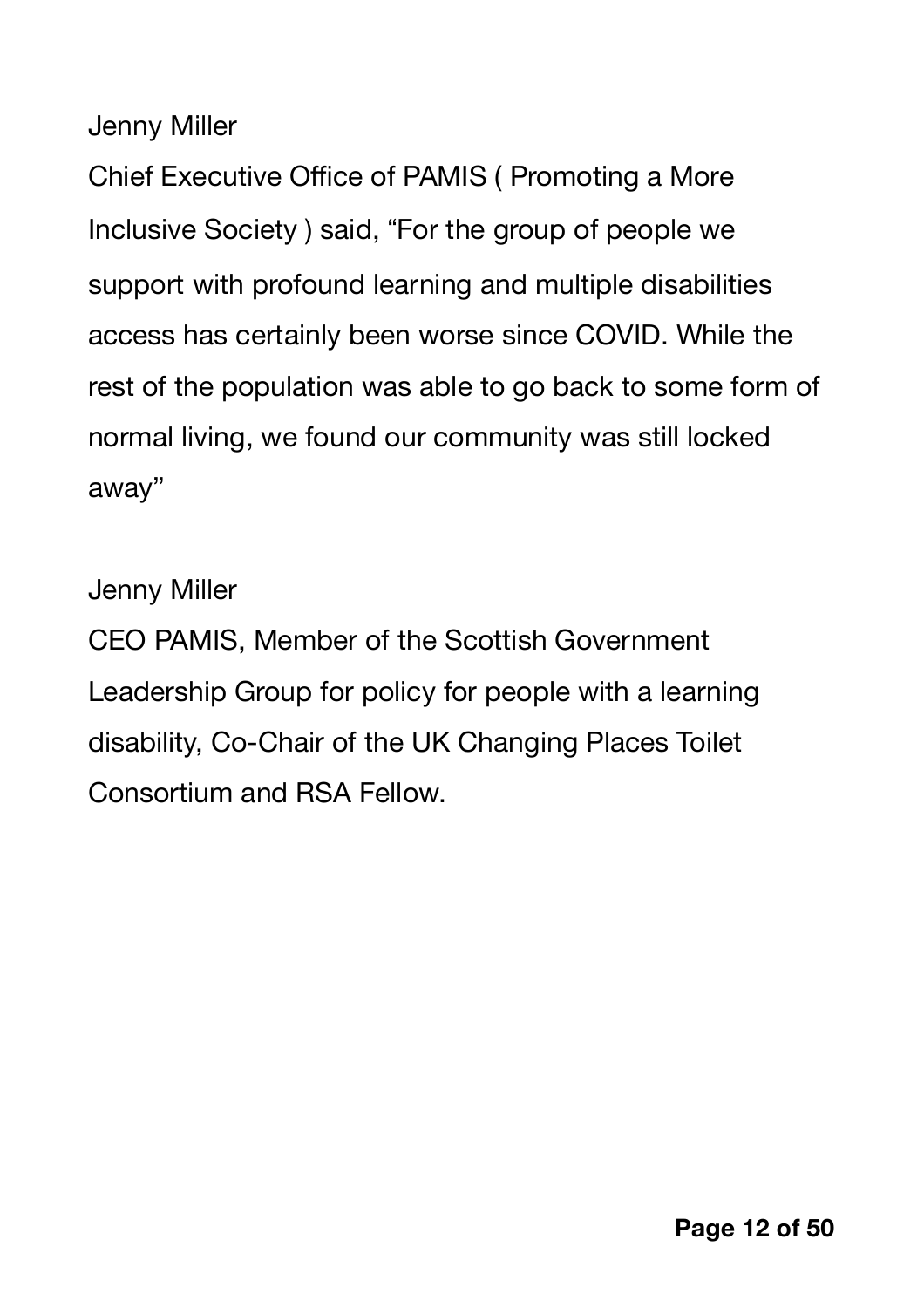Mik Scarlet,

Broadcaster and Journalist said, "We spend our lives facing choices that are lessened and limited by external forces and having to live with this. With the whole of our society suddenly facing the same lack of choice I saw it as a learning experience for all.

Sadly, this is not what has happened. Instead disabled people have seen their lives lessened. How often have you heard, "Most of the people who died had underlying health conditions." as if that was ok?

Elements of access that were in place have been removed in the name of social distancing. We"ve become acceptable losses at every turn.

Coming out of COVID we are going to have to re-fight so many battles we thought we had already won."

Mik Scarlet,

Broadcaster and Journalist.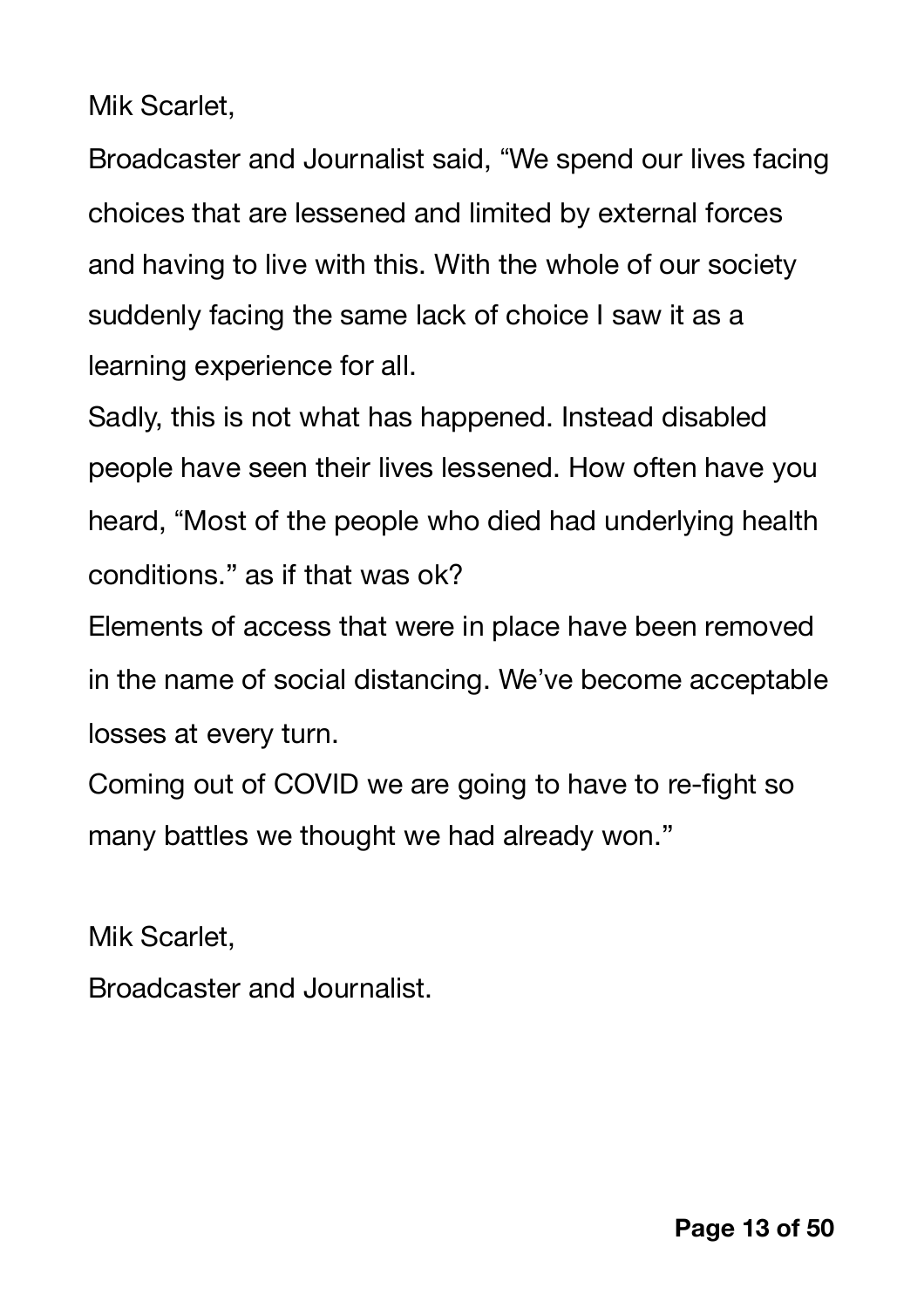### <span id="page-13-0"></span>**Post-lockdown concerns remain.**

The survey reveals real concerns around social distancing post lockdown (75%), and people no longer wearing masks (68%). It's easy to see why, when you consider how many people within the disabled community have underlying health conditions.

The Euan"s Guide Access Survey is the largest of its kind in the UK and in this sample, 63% of respondents reported being on the Government list of 'vulnerable people', with a further 23% saying they are living with someone who is shielding, or shielding themselves.

One respondent summed up their nervousness going out: "People don't respect personal space when you're in a wheelchair, and even with COVID, people lean over me in my chair or stand right next to me." Another commented, "I've been clambered over multiple times in theatres by nonmask wearers."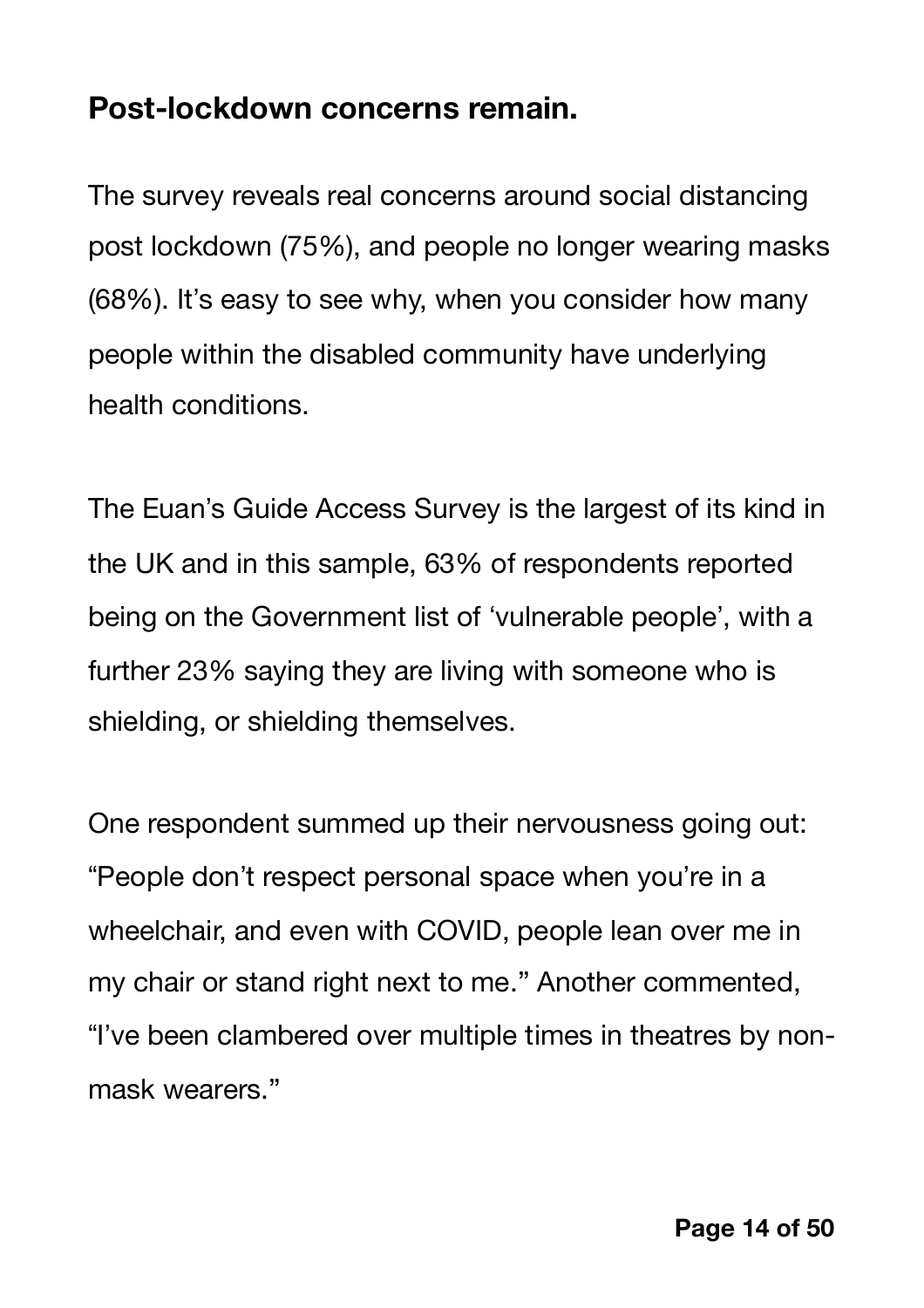The results highlight that while the relaxing of measures is likely to be met with a huge cheer by some, it's not a return to normality for everyone.

\$**People don**"**t respect personal space when you**"**re in a wheelchair, and even with COVID, people lean over me in my chair or stand right next to me."**

#### <span id="page-14-0"></span>**Changes to the physical environment**

Changes to the physical environment as a result of lockdown measures have been widespread. Dr Elizabeth Ferris is a full-time wheelchair user and Junior Doctor, she summed up the situation: "Everywhere we look pavements are being used for outside dining and parking spaces are being recommissioned to increase capacity of stores and restaurants. All these changes have occurred for obvious reasons, but they"ve happened without thought for the needs of disabled people. The loss of such precious resources has a huge impact on how wheelchair users interact with their local towns and cities, making it harder and in some cases totally impossible."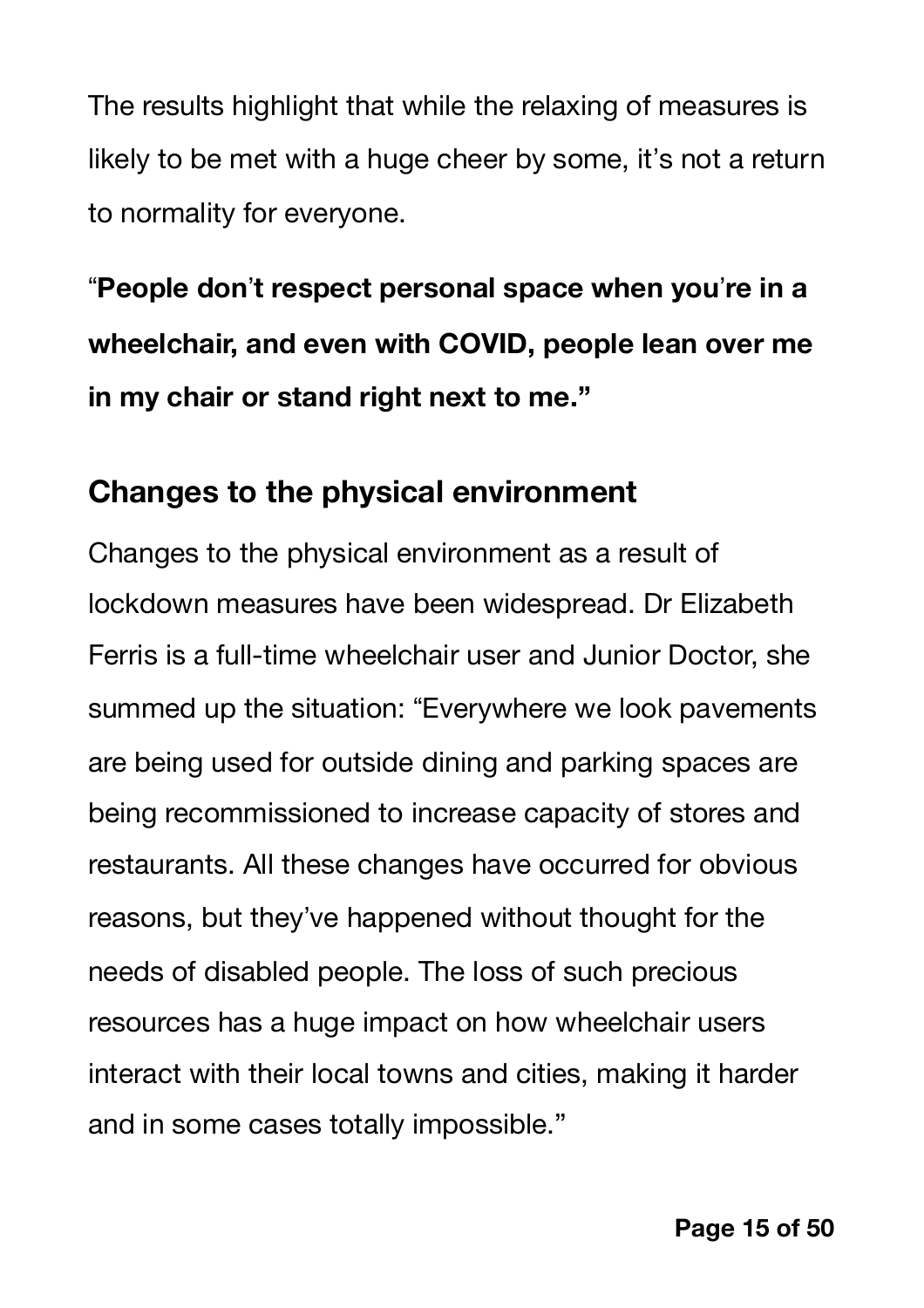It's a view that is borne out by the survey results, with 68% being concerned about venue and public toilets being shut, the increase in queuing or waiting time (55%), and the removal of accessible seating and chairs used for rest stops (52%).

One respondent explained why it's a barrier, "There are not enough seating areas now, it just makes everything so much harder, I worry about feeling bad then having nowhere to sit and catch a breath or take some medication."

This extends to attitudes towards travel and getting around, 36% felt that there was a focus on cycling and walking, yet that is something not everyone can do.

\$**As the industry builds back and continues on the road to recovery we have a valuable opportunity to improve accessibility for disabled people. Detailed and accurate information, disability-aware staff and accessible facilities and services will all help to drive footfall and in turn revenue."**

**Page 16 of 50**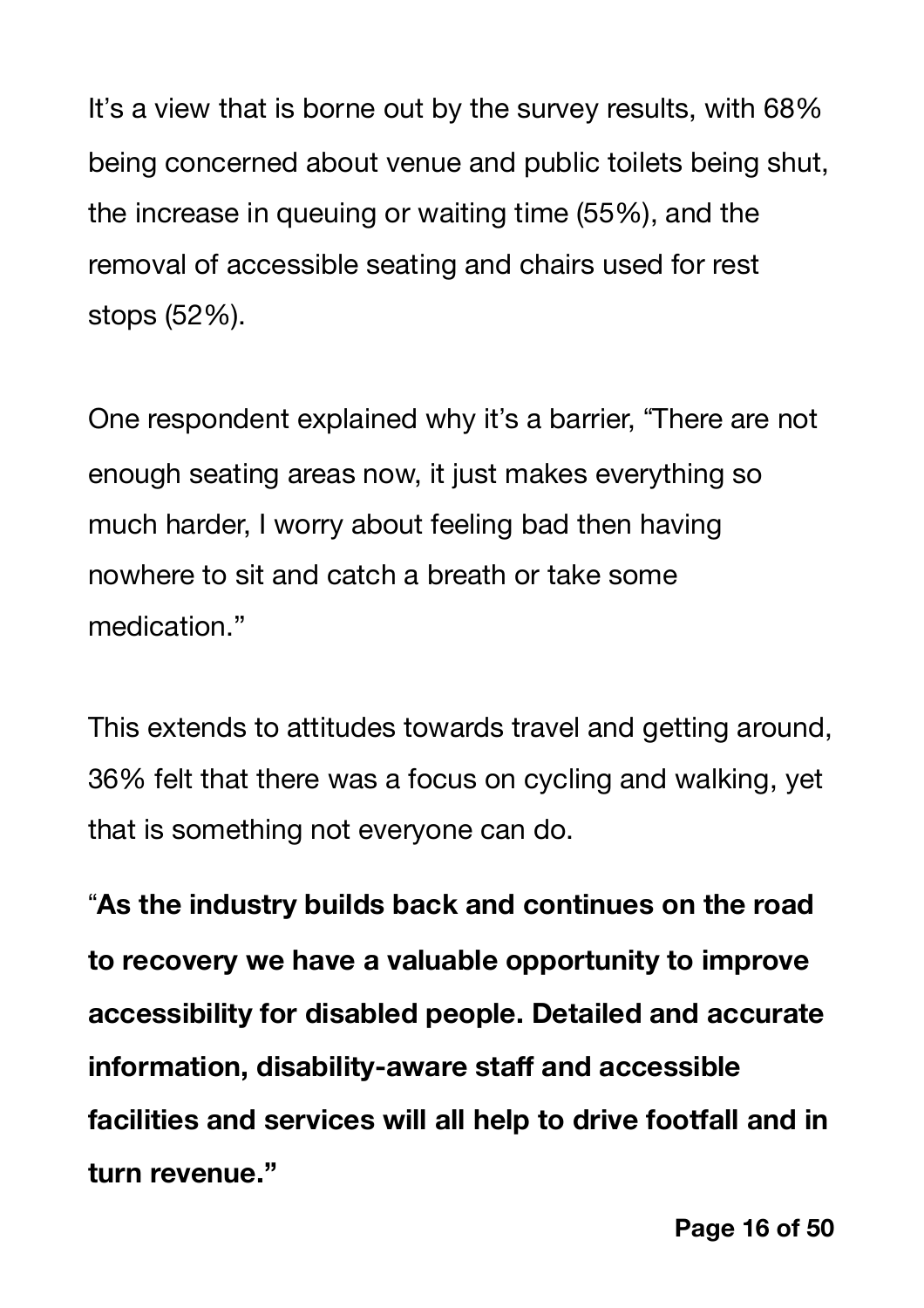#### <span id="page-16-0"></span>**Making it easier and safer for disabled visitors**

We asked people to tell us what would make it easier and safer for them to visit venues, places and spaces. Loud and clear the answer was accessible parking bays (81%). This was an important point made in our 2020 COVID survey (66%) and clearly remains an even bigger issue postlockdown.

Other suggestions include clear markings encouraging people to respect distance (61%), touch-free doors (59%), and the provision of an accessible route that disabled people can navigate independently without having to ask for help (67%).

There are even 'quick wins' like making sure hand sanitisers are accessible.

\$**Many venues provide hand sanitiser stations which are operated by a foot pump - no good to wheelchair users!"**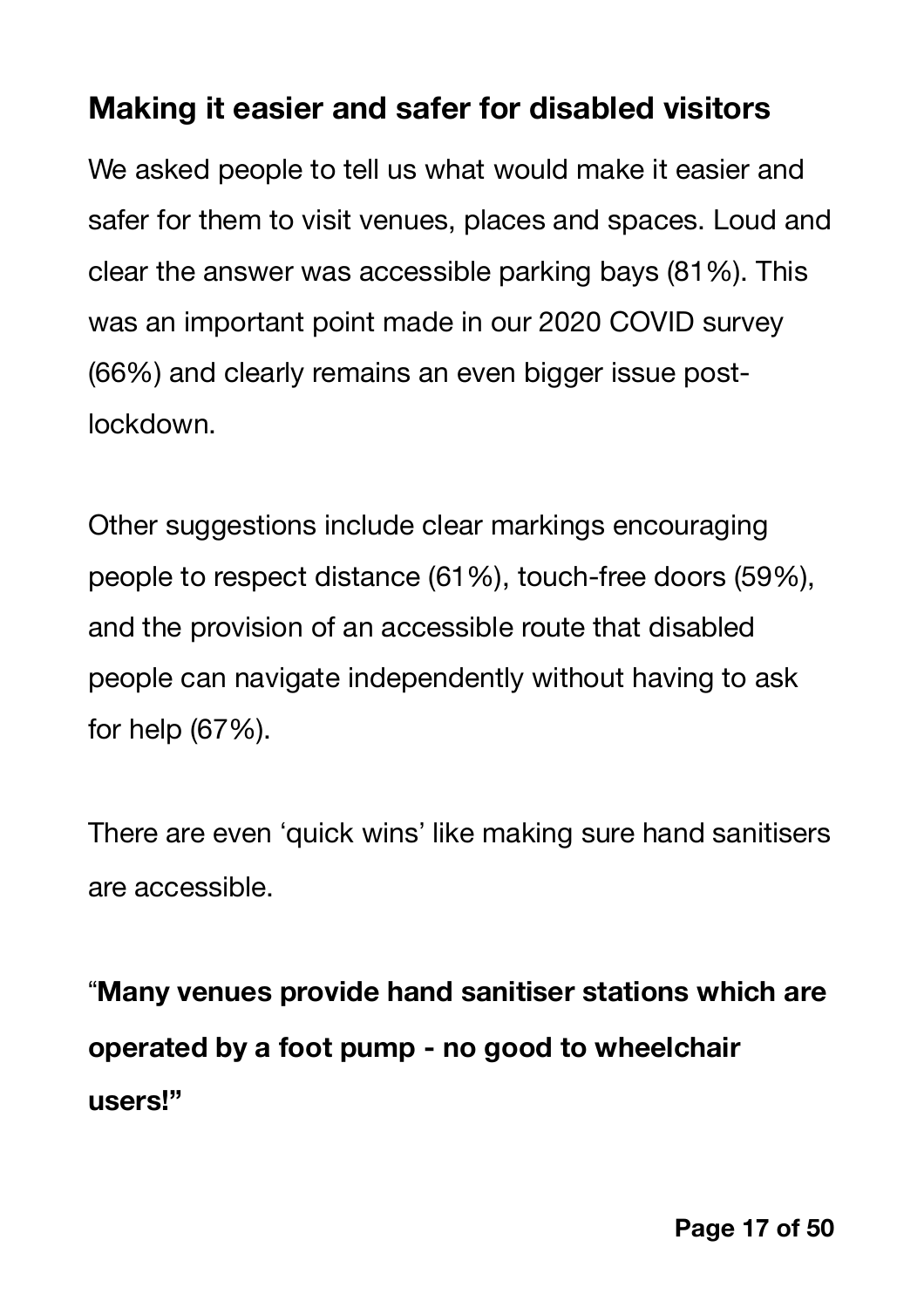Ross Calladine is Head of Business Support at VisitEngland and the Government Disability and Access Ambassador for Tourism, he believes that while tourism and hospitality businesses were amongst the first and hardest hit by the COVID-19 pandemic, "As the industry builds back and continues on the road to recovery we have a valuable opportunity to improve accessibility for disabled people. Detailed and accurate information, disability-aware staff and accessible facilities and services will all help to drive footfall and in turn revenue. VisitEngland is committed to the UK Government"s ambition to become the most accessible destination in Europe."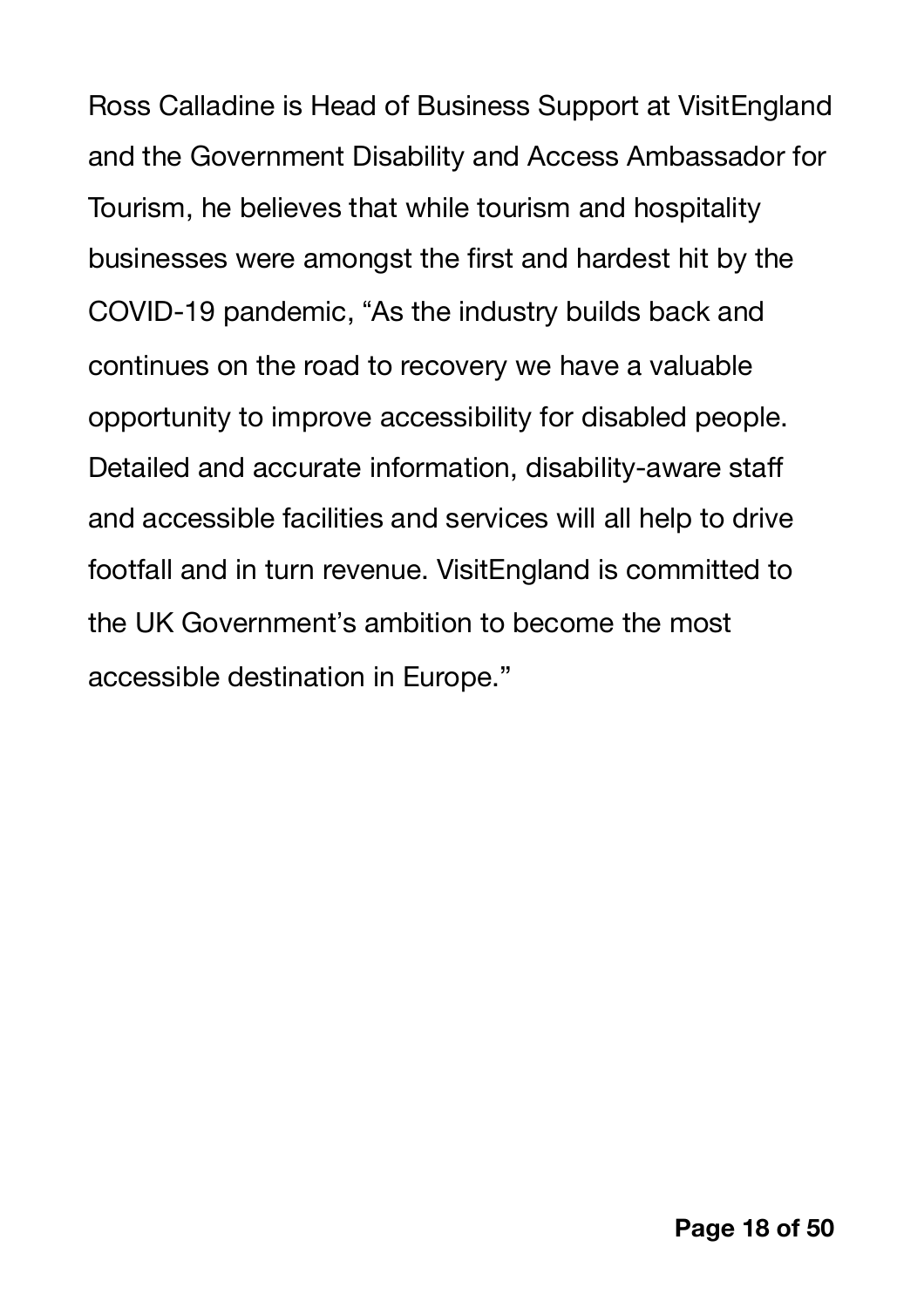The survey asked people about their transport options.

### <span id="page-18-0"></span>**What is your main mode of transport?**

62% of respondents said they have a car 5% of respondents use a car by taking lifts from friends or family 15% of respondents use a powerchair or scooter 5% of respondents use a bus or tram 4% of respondents use a taxi 9% of respondents use other means of transport or responded differently

The survey asked people about holidays and trips away from home

## <span id="page-18-1"></span>**Holiday and trips and away**

18% are more likely to stay local; within 30 miles 79% are likely to visit somewhere in the UK 8% are more likely to travel abroad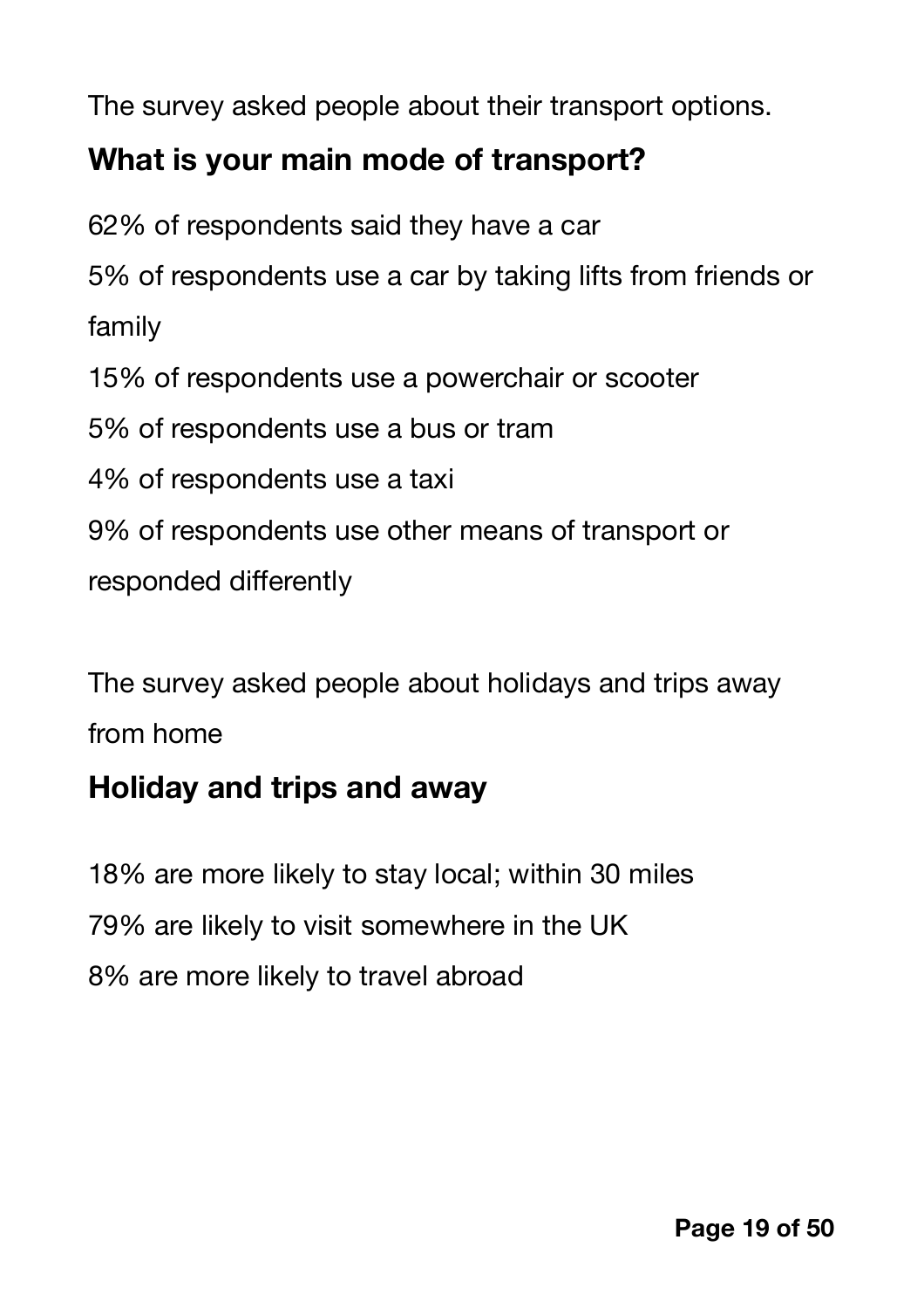## <span id="page-19-0"></span>The survey asked participants about shielding **Considerations for those still shielding**

Another popular answer (62%) was for venues, places and spaces to consider quieter or dedicated opening times. This would be particularly helpful to those who are still shielding, and/or are concerned about visiting public spaces.

Over half (53%) of respondents asked for the number of people allowed in lifts to be restricted, reflective of the fact that many disabled people are still nervous about entering confined spaces with other people.

The survey asked participants about getting out and about again

## <span id="page-19-1"></span>**Getting out and about again**

A telling take-out is the numbers of respondents who expressed a reluctance to participate in indoor activities post-lockdown; with 57% less likely to attend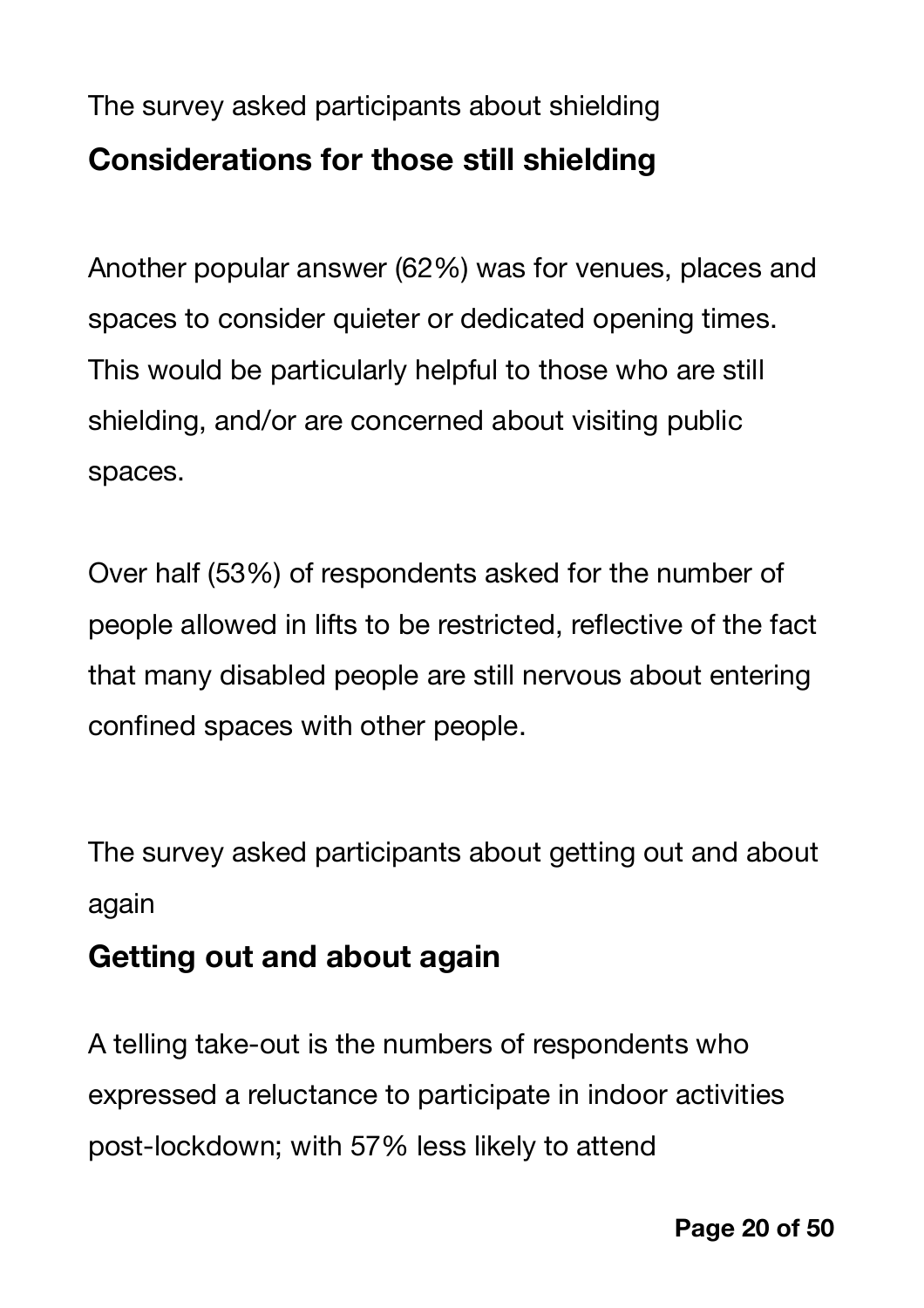entertainment venues like theatres and cinemas, 61% less likely to attend predominantly indoor or covered attractions, and 38% less likely to use overnight accommodation.

However, on an encouraging note, 73% are more likely to attend health appointments (with 13% less likely) and 55% are more likely to go to outdoor areas such as beaches, parks and trails. A further positive is that 56% of people said they would be more likely than normal to visit restaurants, cafes and bars.

One survey respondent described their experience, "Because tables have to be further apart, getting into and out of cafes and bars and restaurants is easier. However, because these places now have more outdoor seating it makes passing these places harder due to the amount of pavement they take up."

In a world of uncertainty around how the environment might have changed, 54% surveyed said they would be less likely to visit new places, 33% said they would be just as likely to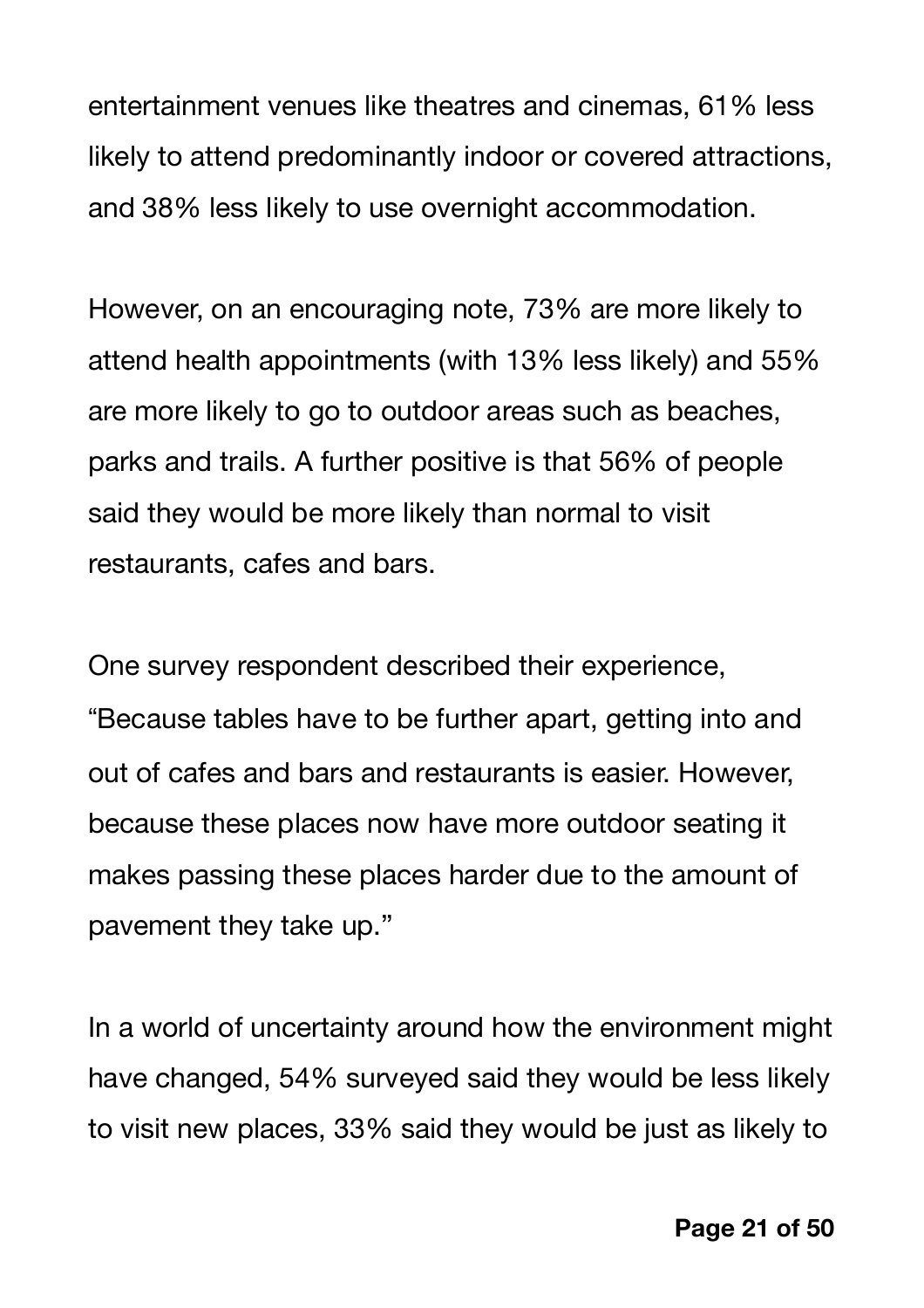visit new places, with only 6% saying they would still be keen to try new places. Having reliable and up-to-date information on facilities has always been important, now more so than ever to reverse the caution many people feel.

<span id="page-21-0"></span>The survey asked participants about visiting places **Finding information before a visit** 

When planning a trip, 81% of our survey respondents said they"d check the company"s website, or search the internet (47%), including checking out reviews on Euan"s Guide (27%), while 35% would contact the venue directly (down 15% from 2020). Hence, the importance of having up to date accessibility information on their websites.

## <span id="page-21-1"></span>**Is the new contactless world a better one?**

By and large, respondents agreed that contactless payments made life easier (59%) with 31% saying it made no significant change. However, 10% or respondents said it had made things harder for them.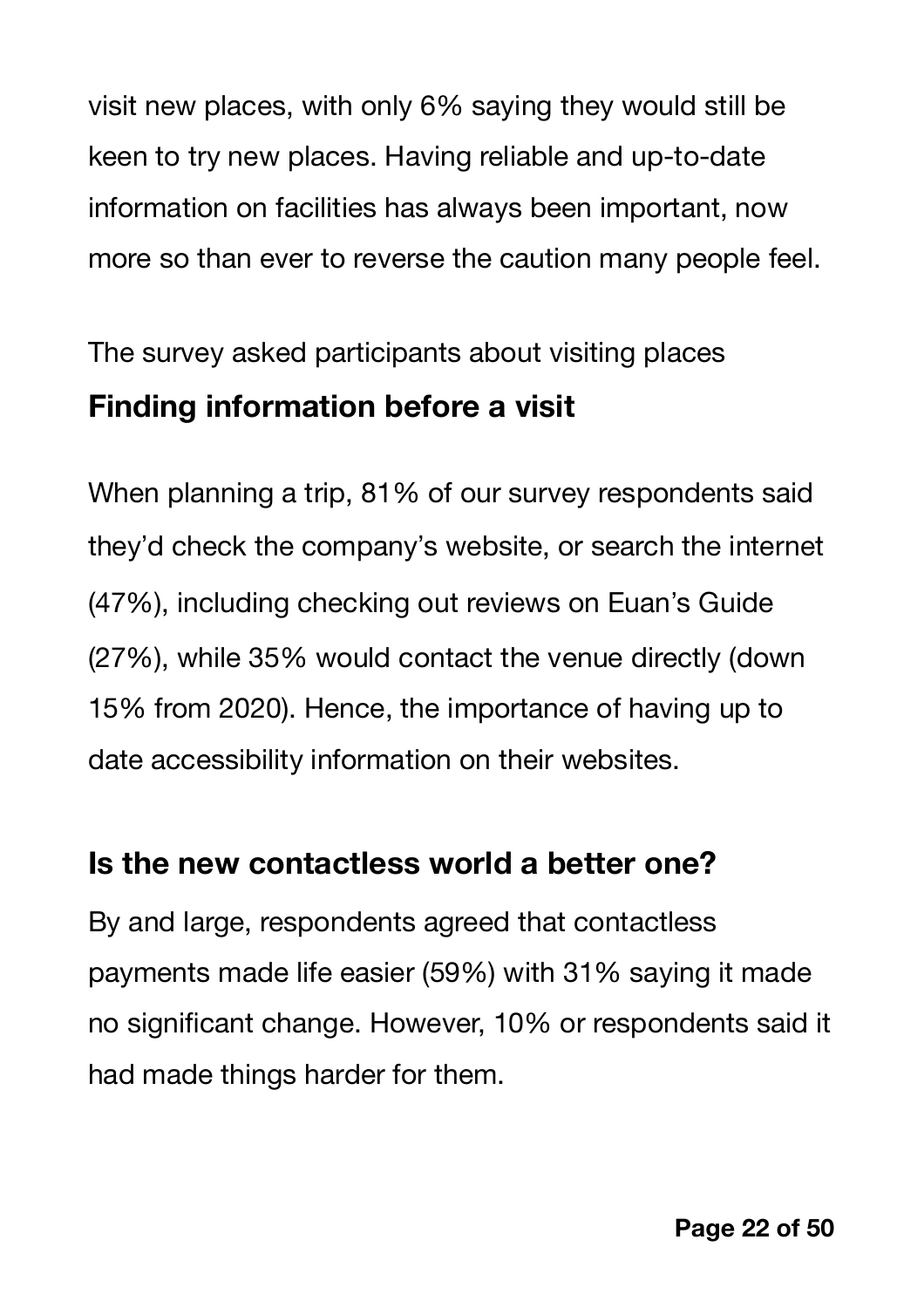One respondent commented, "Some places won't even take cash. This is a particular worry for people with learning disabilities and memory problems who cannot use technology to pay, or do not have a debit card as they need to use cash to be able to budget."

#### <span id="page-22-0"></span>**A richer, fuller online world**

The pandemic forced organisations of all kinds, from church groups to theatres, to find ways of either improving their digital offering, or finding new ways to engage online. We asked the disabled community which of these types of opportunities they would like to see continue?

A very welcome positive to come out of the pandemic was the ability to work remotely (23%) or study remotely (23%), having greater flexibility here is something the disabled community has been pushing to see for a long time.

Dr Elizabeth Ferris agrees, "Normal' previously was to never really have access to Work from Home opportunities and now employers can"t make those same arguments as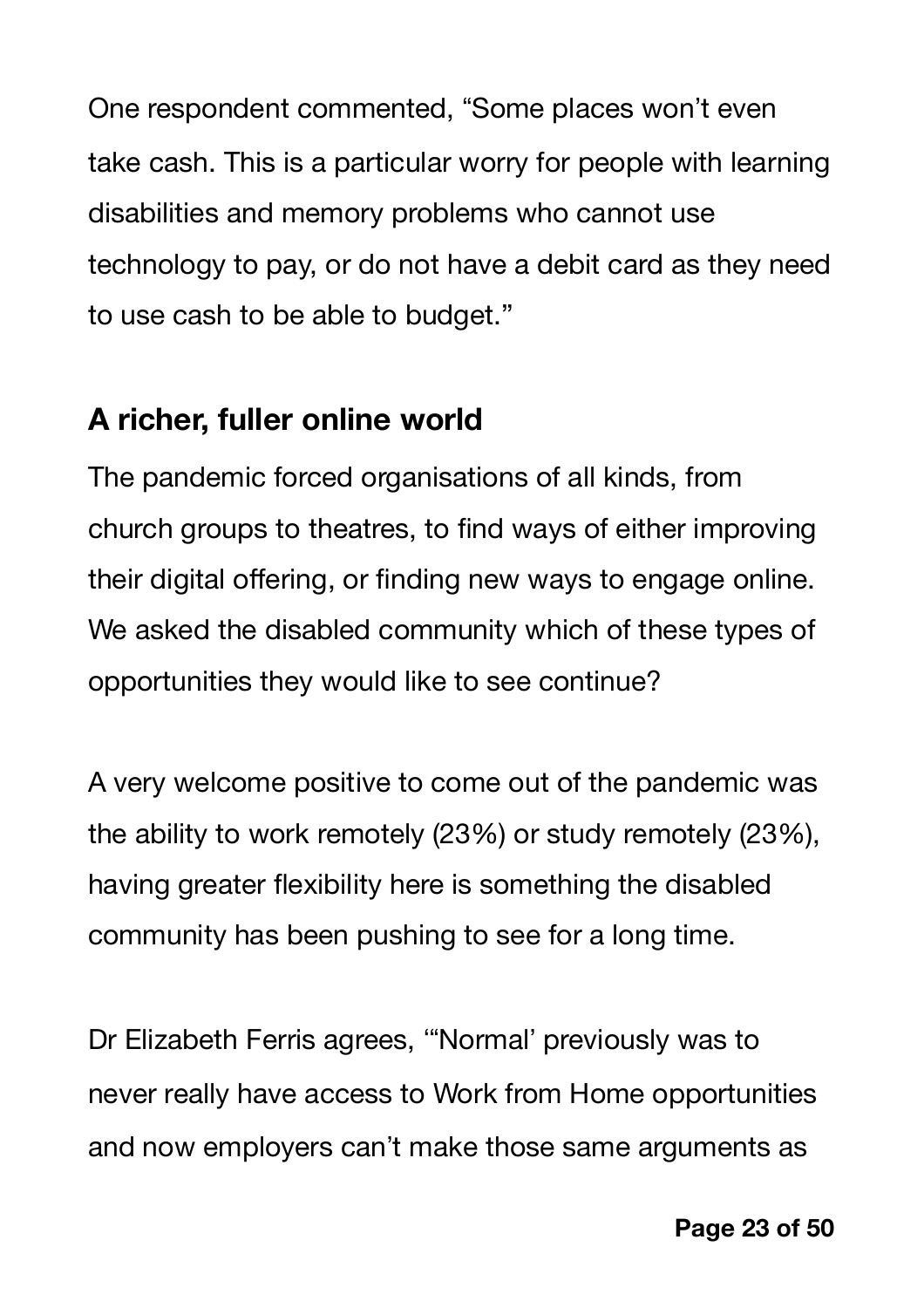they might have prior to the pandemic; that can only be a positive thing for disabled people."

Being able to access cultural events was seen as a huge bonus too. The most popular being; movie releases (38%), stage performances (32%), festivals and events (18%), virtual museum tours or cultural events (27%) and virtual social events (34%).

Many people noted that supermarket shopping became easier, and greater provision of prescription delivery was welcomed too.

Many of these activities encouraged a sense of community, allowing people to keep in touch or stay engaged. Broadcaster and journalist Mik Scarlet agrees, "The arts" world has embraced the online experience and this has opened up the arts to many disabled people who could never engage before....I've been struck at how much the online world has opened up a national and global disabled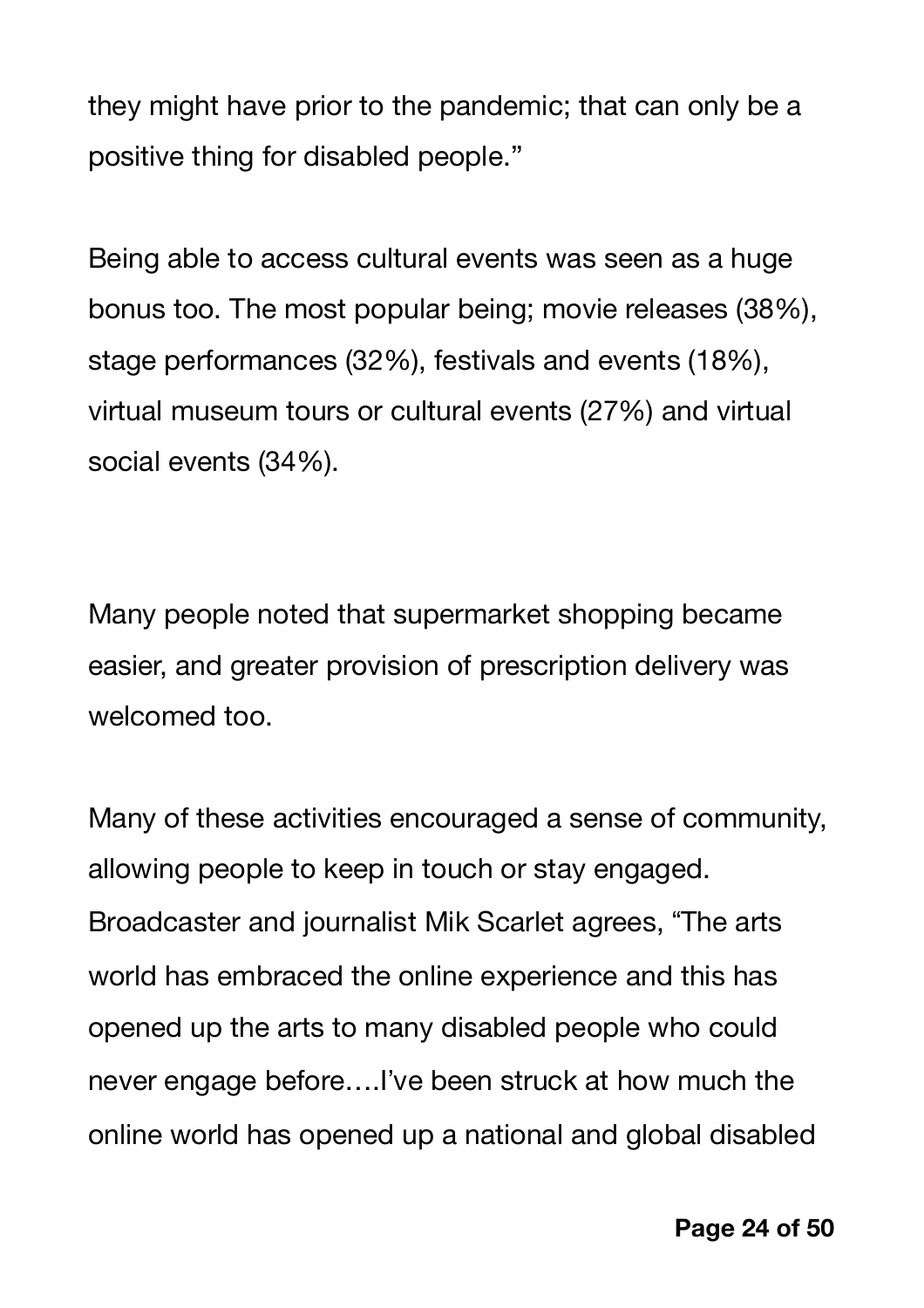community to so many of us. I've seen people from all over supporting each other and sharing knowledge and experience. I hope this will continue."

One respondent commented, "It's been amazing having so many things online. I feel the world has actually opened up for me rather than shut down in lockdown. I hope places consider keeping more online." However, while there have been big pluses in the digital sphere, Jenny Miller, CEO of PAMIS makes the important point that, "Digital support and solutions are not an option for many of the families and people we support. Digital exclusion is an issue, and we need to remember that."

\$**It**"**s been amazing having so many things online. I feel the world has actually opened up for me rather than shut down in lockdown. I hope places consider keeping more online."**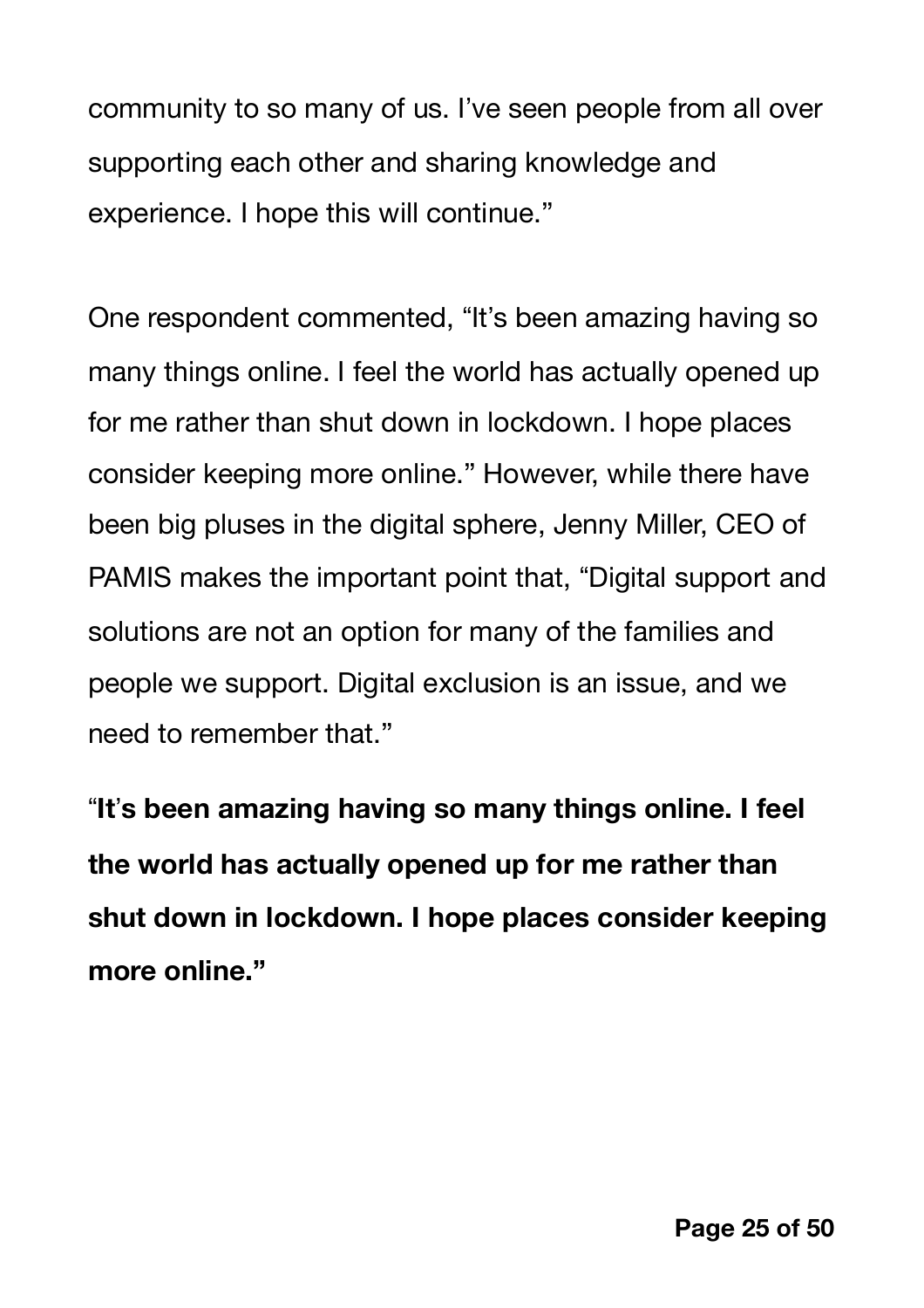#### <span id="page-25-0"></span>**Accessible toilet provision made worse by COVID.**

The simple reality is that due to restrictions, many public toilets shut with some remaining closed. It was common to find standard toilet facilities closed, and the accessible loo repurposed as a sole toilet for everyone to use. Unsurprisingly, 68% of respondents said they were concerned about the closure of toilets, with 71% saying they believed COVID had made access to toilets worse.

One respondent summed up the frustration of many when they said, "The closure of toilets is a particular concern to me, given my medical issues. If public toilets are closed, and if supermarket toilets are closed, it makes it difficult for me to go out."

Jenny Miller, CEO of PAMIS agrees, "COVID put a spotlight on issues our community face every day, the public suddenly realised what it was like to have to plan your trips out via the toilets that were or weren"t open. The Pamiloo mobile changing places toilet was a part of a solution to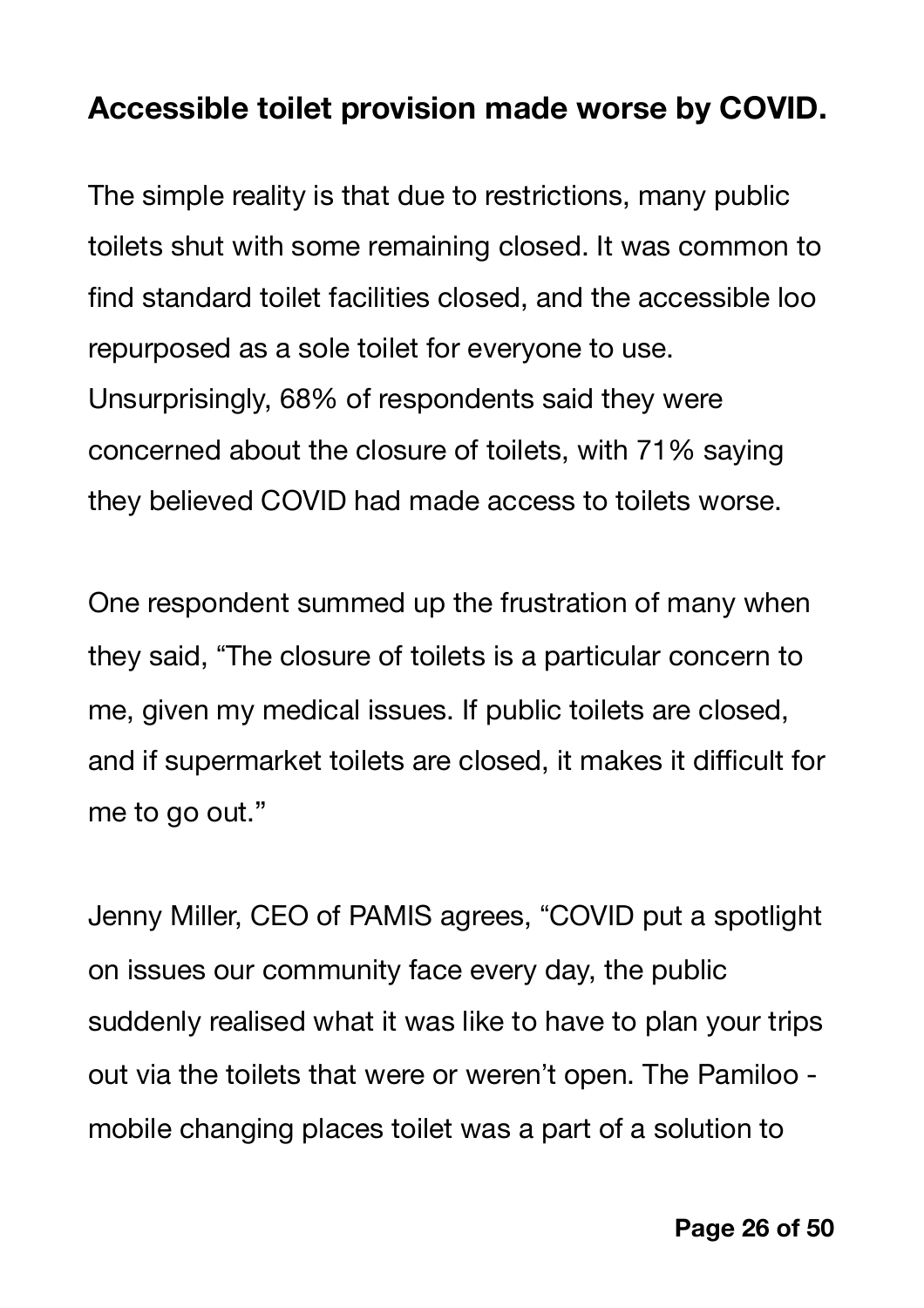enable families safe access to outdoor events. Families highlighted that the activities and support were a lifeline."

The vast majority of our survey respondents (70%) said that they had come across an accessible toilet they were unable to use. Given that the majority of disabled people consider an accessible toilet as among their top three requirements when visiting somewhere new, this is a disappointingly high statistic. Other factors that inspire confidence when visiting new places include; accessible parking (81%) and accurate disabled access information (75%).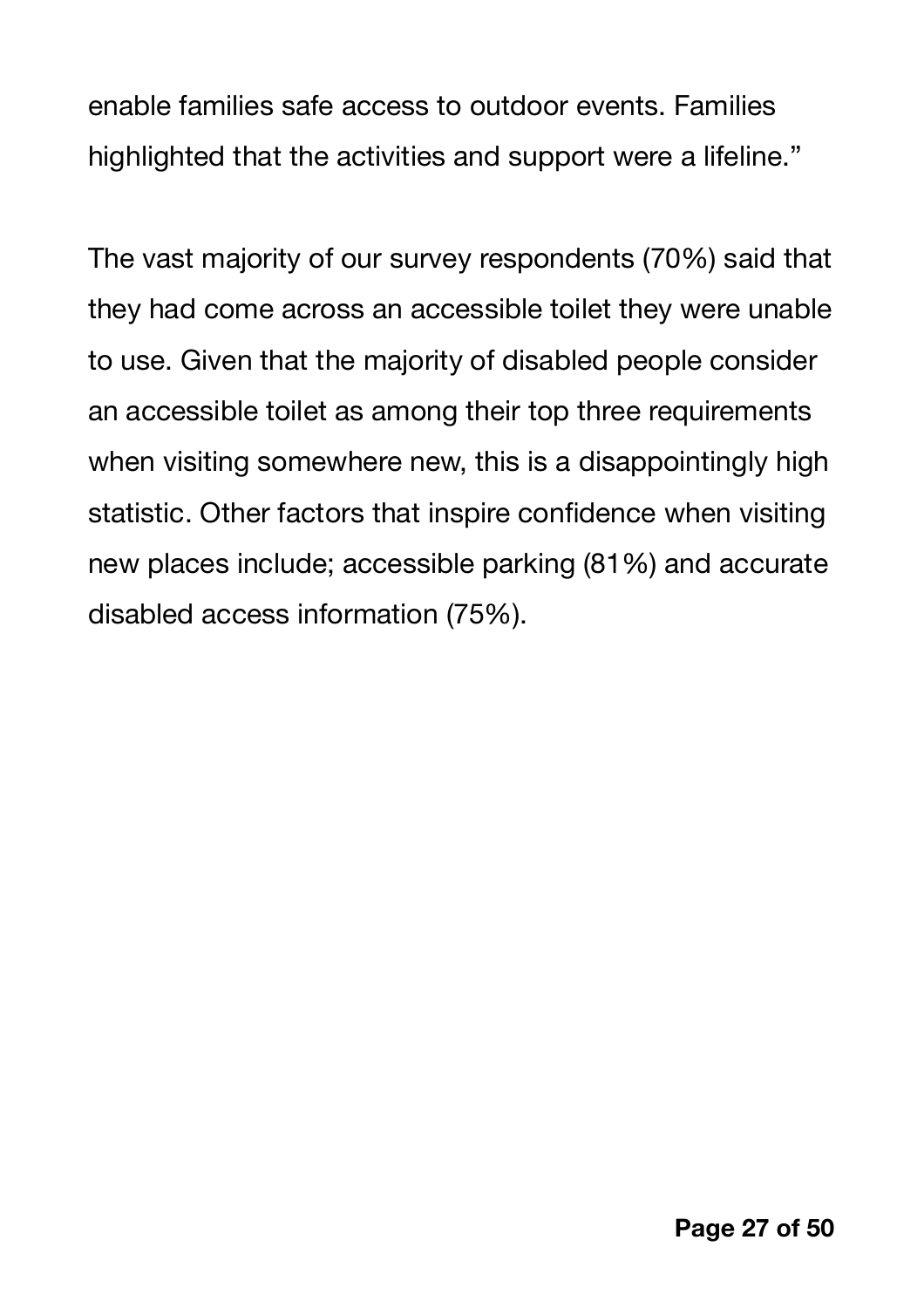## <span id="page-27-0"></span>**Lack of accessible toilets is a hindrance to adventure**

The survey asked whether people ever avoided going somewhere new because of a lack of accessible toilet facilities. The stark reality is that 73% said yes. A further 42% said that if they could not find information about accessible toilet facilities they would avoid going.

\$**They are often used as a storage space in individual venues, especially hospitality. I have witnessed people using them because they think they are cleaner than the normal toilets. This causes delays for those of us that rely on them. Less toilets seem to be locked on the radar scheme these days."**

We know from Euan's Guide reviews that there are hundreds of venues out there doing an excellent job. The key it would seem is to make sure information about facilities is made available and kept up to date. Signage showing whether the loo is right hand transfer or left hand transfer is especially useful, as is having a full length mirror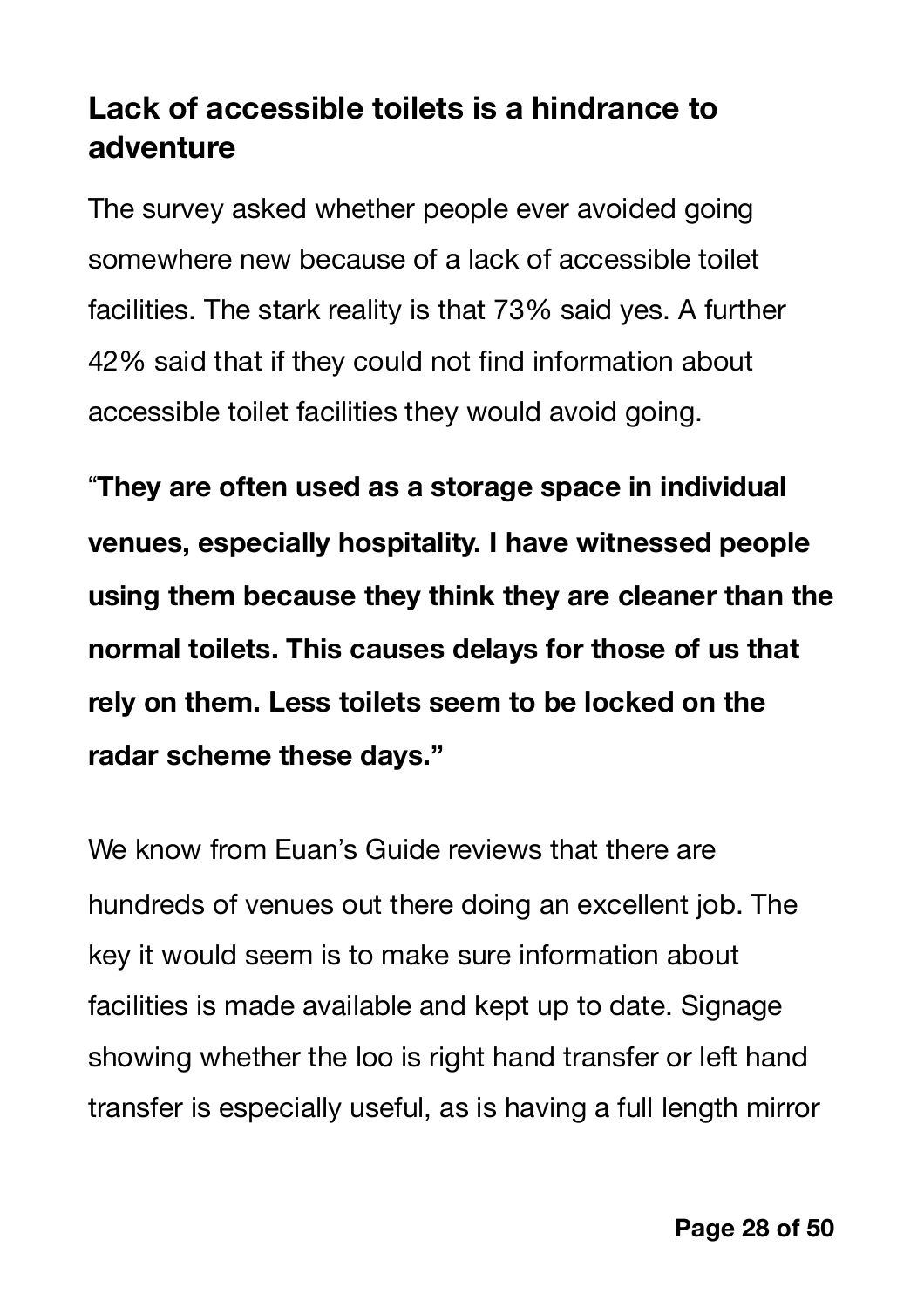and having everything within reach e.g hand towels, without having to move from the sink.

## <span id="page-28-0"></span>**Accessible toilets - it**"**s surprising what you find there**

The most common problems with accessible toilets when they are available is that they are often dirty (68%), or there is not enough space (46%). Space issues can be to do with layout. Other times the problem can be solved simply by hanging doors the other way, or removing items such as bins, hoovers, highchairs, and cleaning supplies that are obstructing the turning space available.

Here are some of the items our respondents found in accessible toilets being used as 'overflow' storage areas:

- surf boards
- Christmas tree and decorations
- road closed sign
- mini electric organ
- a couple behaving inappropriately
- wardrobe
- desk and chair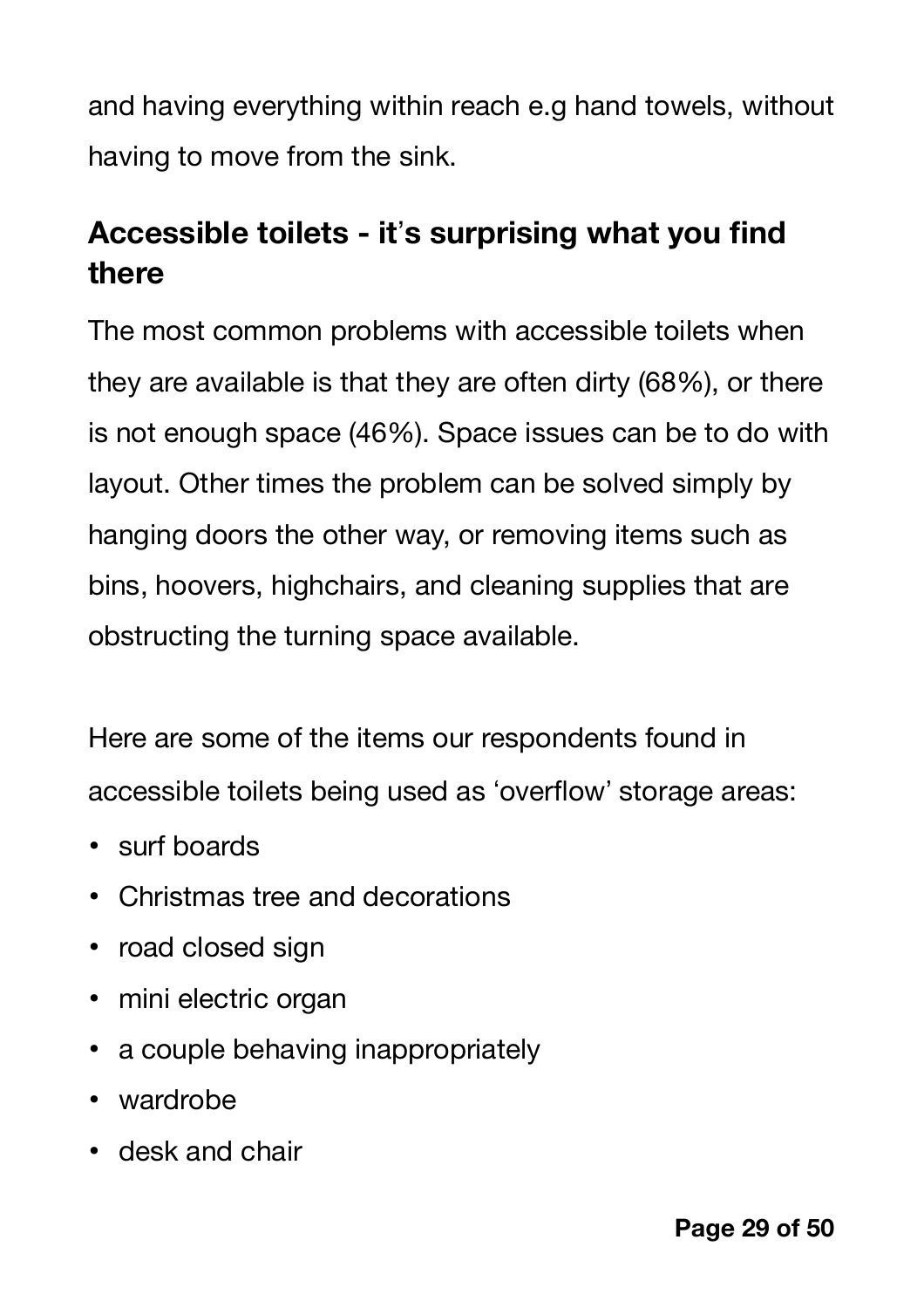- a half-eaten roast chicken
- fruit machine
- lawn mower
- bicycles
- tins of tomatoes

## <span id="page-29-0"></span>**Red Emergency Cords**

For the over 14 million disabled people in the UK, a red cord in an accessible toilet is their call for help in an emergency.

We asked 'How often do you see a red emergency cord that is potentially dangerous in an accessible bathroom?" (This could include not having an emergency cord, or having a cord that has been cut too short, tied up or put out of the way so that it could not be reached by someone lying on the ground.) With 11% of respondents saying they have had to use the cord, it is worrying that 14% of our survey said they see a potentially dangerous cord a few times a month and 23% saying they see it a few times a year.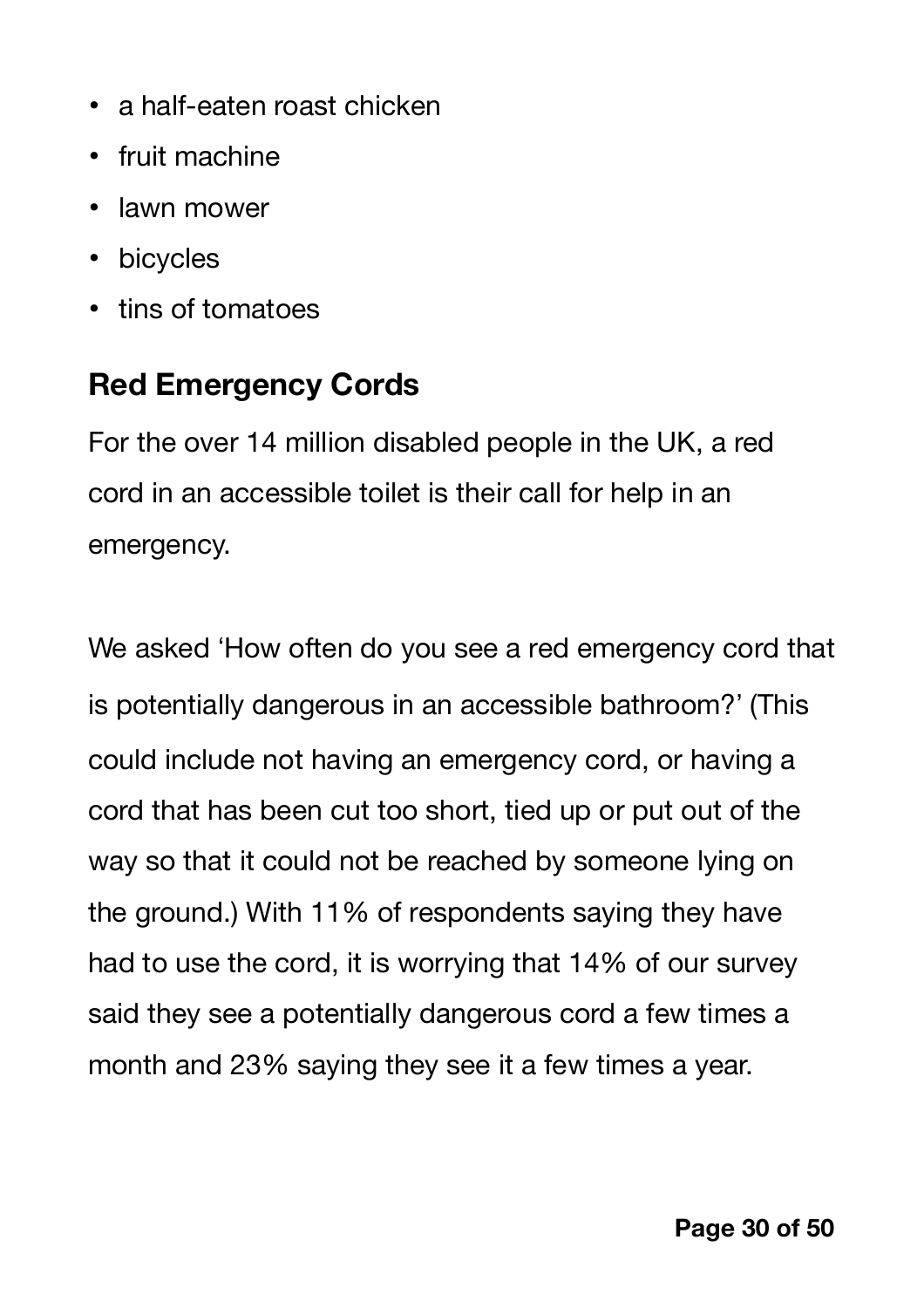The results support our Safer Toilets work, where we tackle this problem by printing Red Cord Cards for our volunteers to attach to red emergency cords, encouraging people to untie the cords and let them hang free. Red Cord Cards can stop vulnerable people in the UK being stuck in a dangerous situation and give disabled people a sense of comfort that a venue takes their welfare seriously.

For more information on our Safer Toilets Work campaign visit:

#### [www.euansguide.com/safertoilets](http://www.euansguide.com/safertoilets)

## <span id="page-30-0"></span>**Have you ever had to pull the emergency cord to call for help?**

11% of survey respondents have had to use the emergency cord to call for help when visiting an accessible toilet

89% of respondents have not needed to use the emergency cord to summon assistance when using an accessible toilet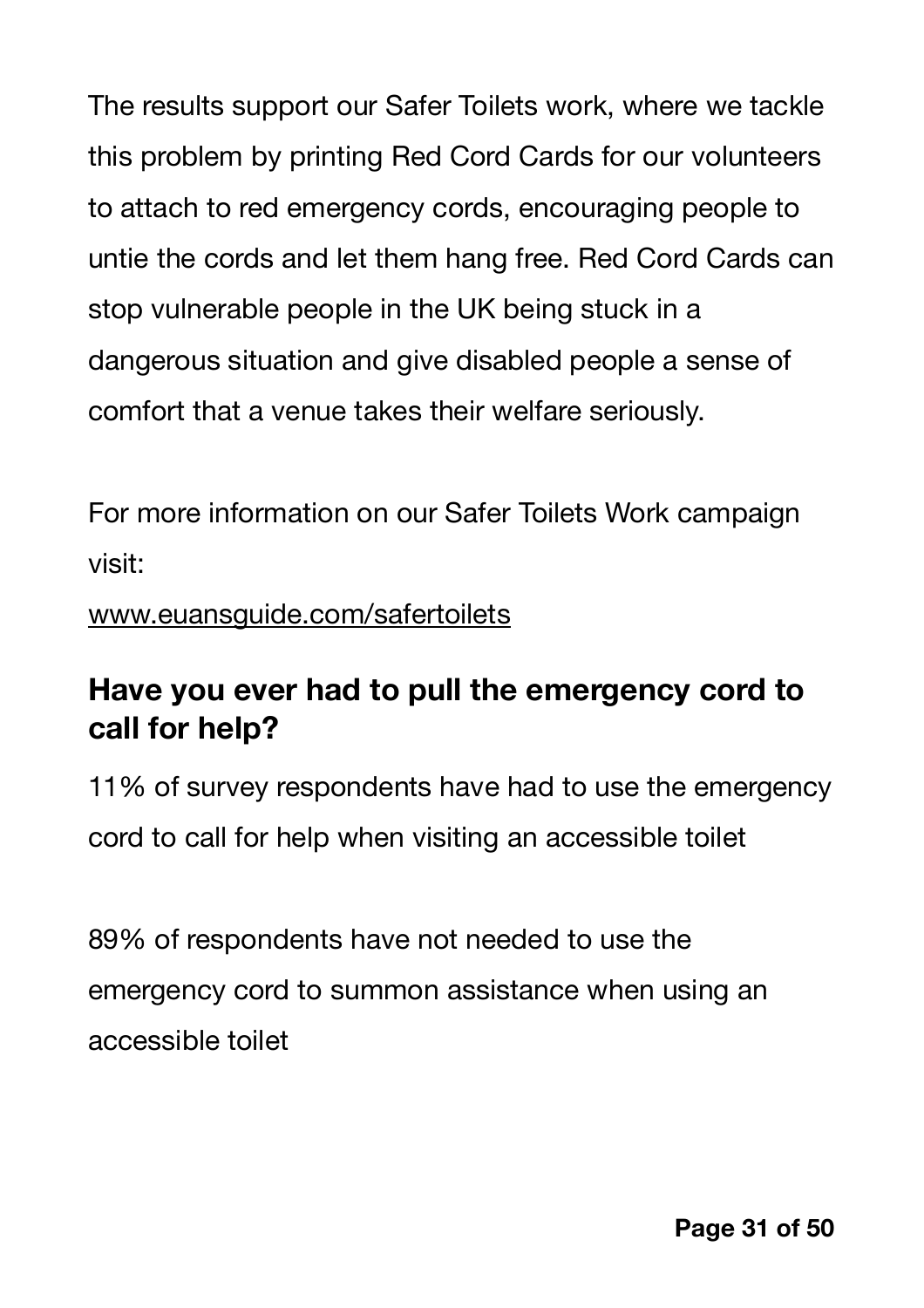#### <span id="page-31-0"></span>**Disabled Access.**

One of the most important questions in the Access Survey each year is to gauge whether or not there have been any improvements to the overall levels of access. It won"t come as a surprise to learn that very few improvements to access have been made during the last 12 months, with 54% saying access has worsened.

In 2019, 64% of people thought access had stayed the same, this year that figure dropped sharply to 40%, which would suggest that people believe access is declining.

More people are very unconfident about visiting new places (23% compared to 19% in 2019), and fewer people are moderately confident to visit new places (19% compared to 25% in 2019). The same percentage (2%) are still very confident.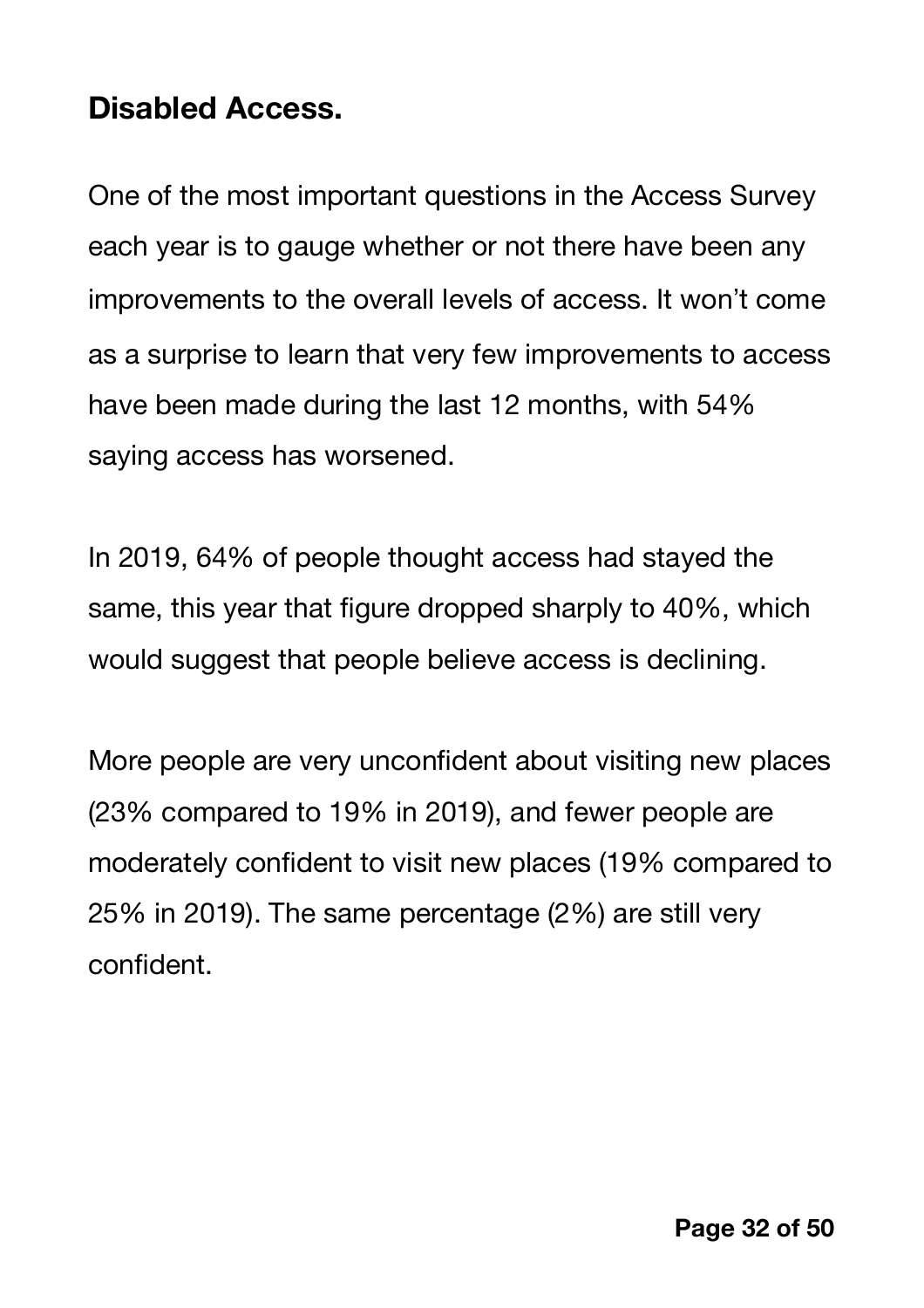#### <span id="page-32-0"></span>**Improving visitor confidence**

The good news for venues keen to know how to make their business, space or place more inviting to disabled customers, is that the answer was resounding - accessible parking (81%), accessible toilets (80%) and accurate disabled access information (75%). Almost all respondents (92%) will try to find disabled access information before they go.

The more specific the access information, the better, as one respondent noted, "I frequently find that it is a generic statement. I was looking at an offer a hotel had on. I tried to find out how accessible it was….I don"t need everywhere to be accessible, but I need to know the details so that I can make proper decisions. Ramps, toilets etc should be a minimum expectation."

Disappointingly, 73% of respondents reported having found information on a venue's website to be misleading, confusing or inaccurate.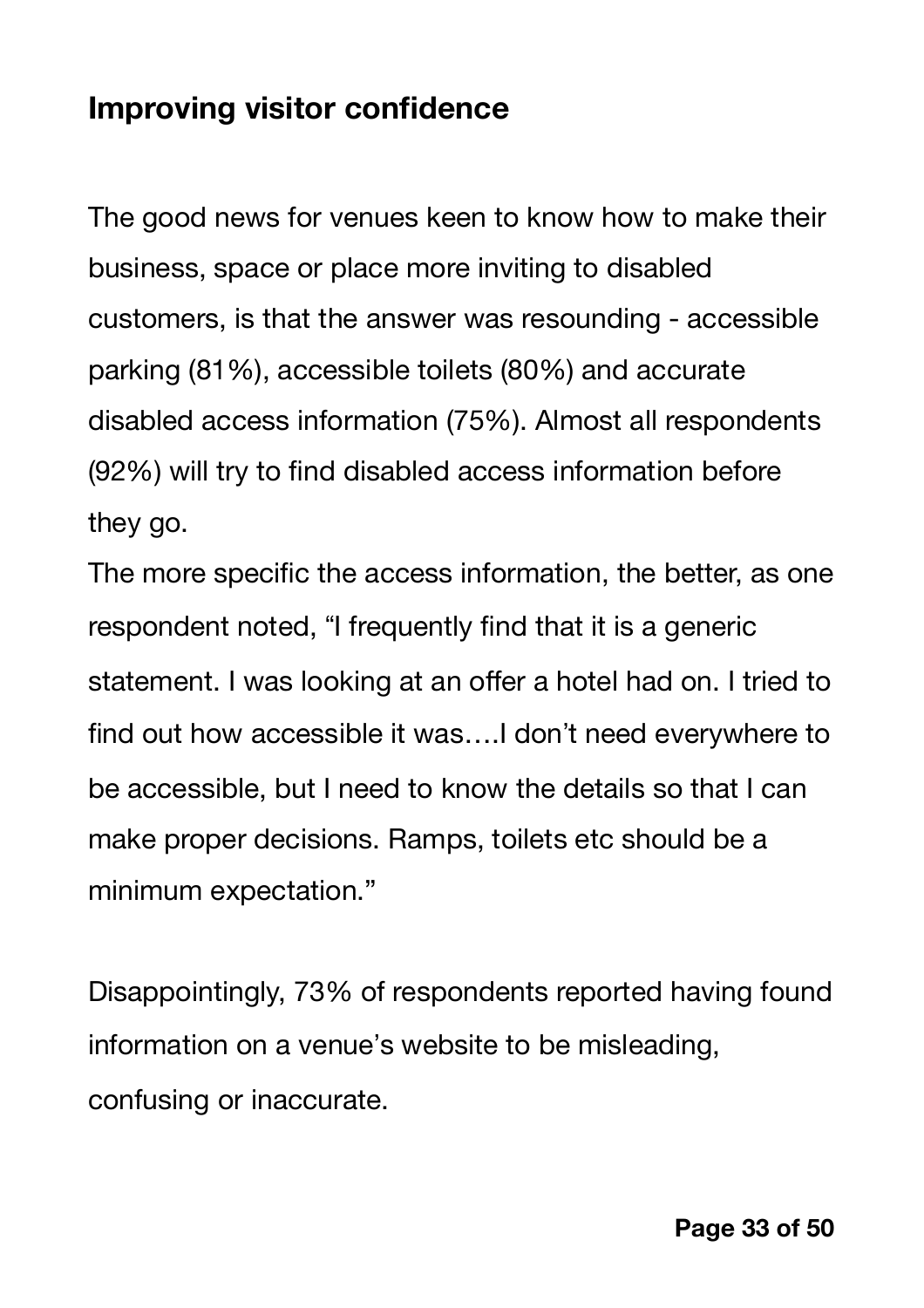Alongside finding relevant access information (75%), another top influencing factor was feeling welcomed by staff, or feeling the venue cares about accessibility (67%).

The default position for many visitors (56%) seems to be that if a venue doesn't advertise their accessible facilities, it"s because they don"t have any - which is obviously not always the case. It's essential that venues, spaces and places explain what they have on offer so that disabled visitors can decide for themselves how well a visit will work.

Reviews from other disabled people are trusted as being useful (55%), often because they are more up to date, and credible as a peer review. Being able to see pictures and read what others have said beforehand is considered important (58%).

"I frequently find that it is a generic statement. I was looking at an offer a hotel had on. I tried to find out how accessible it was….I don"t need everywhere to be accessible, but I need to know the details so that I can make proper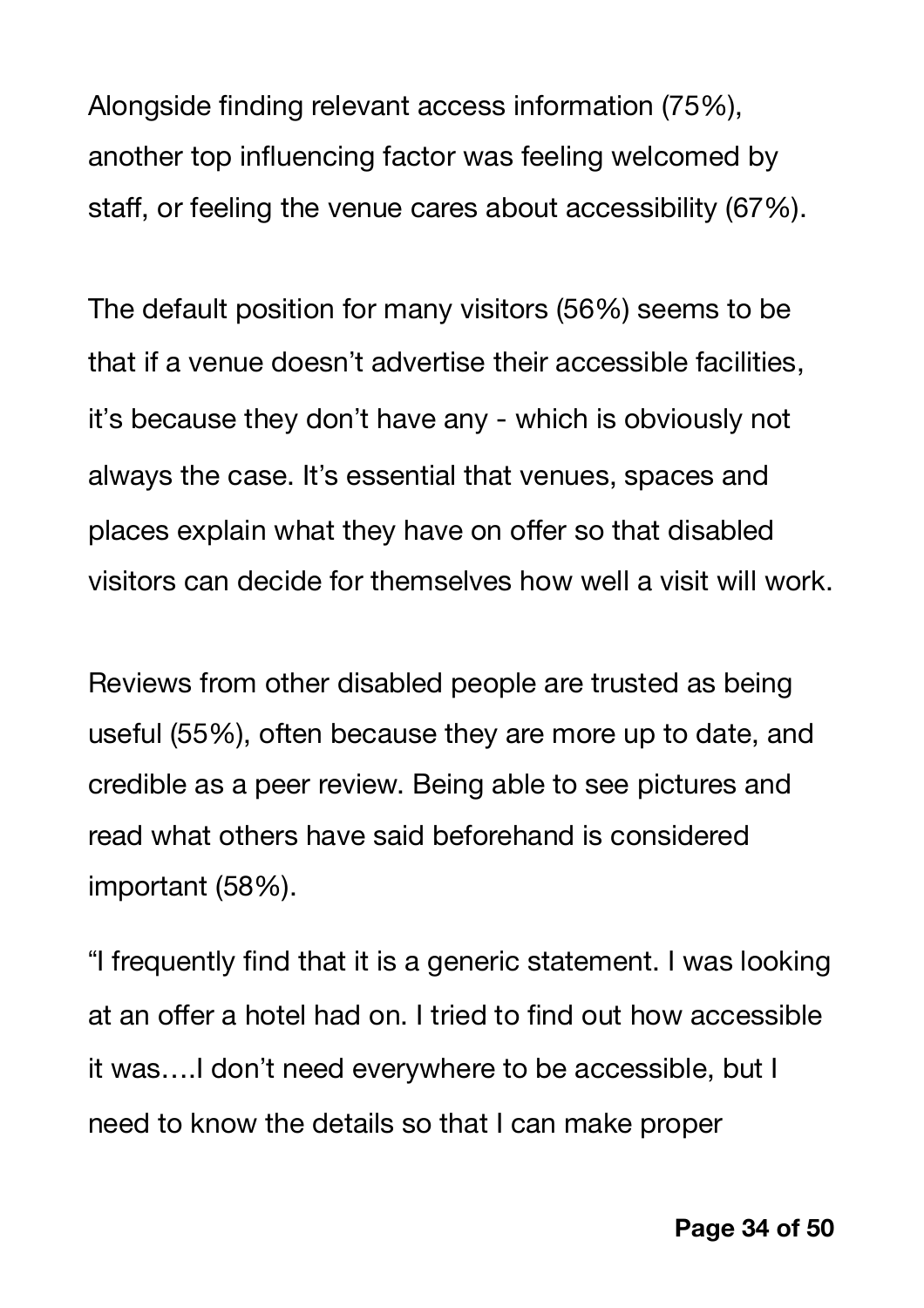decisions. Ramps, toilets etc should be a minimum expectation."

73% of respondents told us that they have found information on a venue's website to be misleading, confusing or inaccurate.

81% of respondents say that Accessible Toilets will make it safer and easier for them to visit places.

81% of respondents say that Accessible Parking will make it safer and easier for them to visit places

92% of respondents look for disabled access information before visiting somewhere new.

73% of respondents have experienced a disappointing trip or had to change plans because of poor accessibility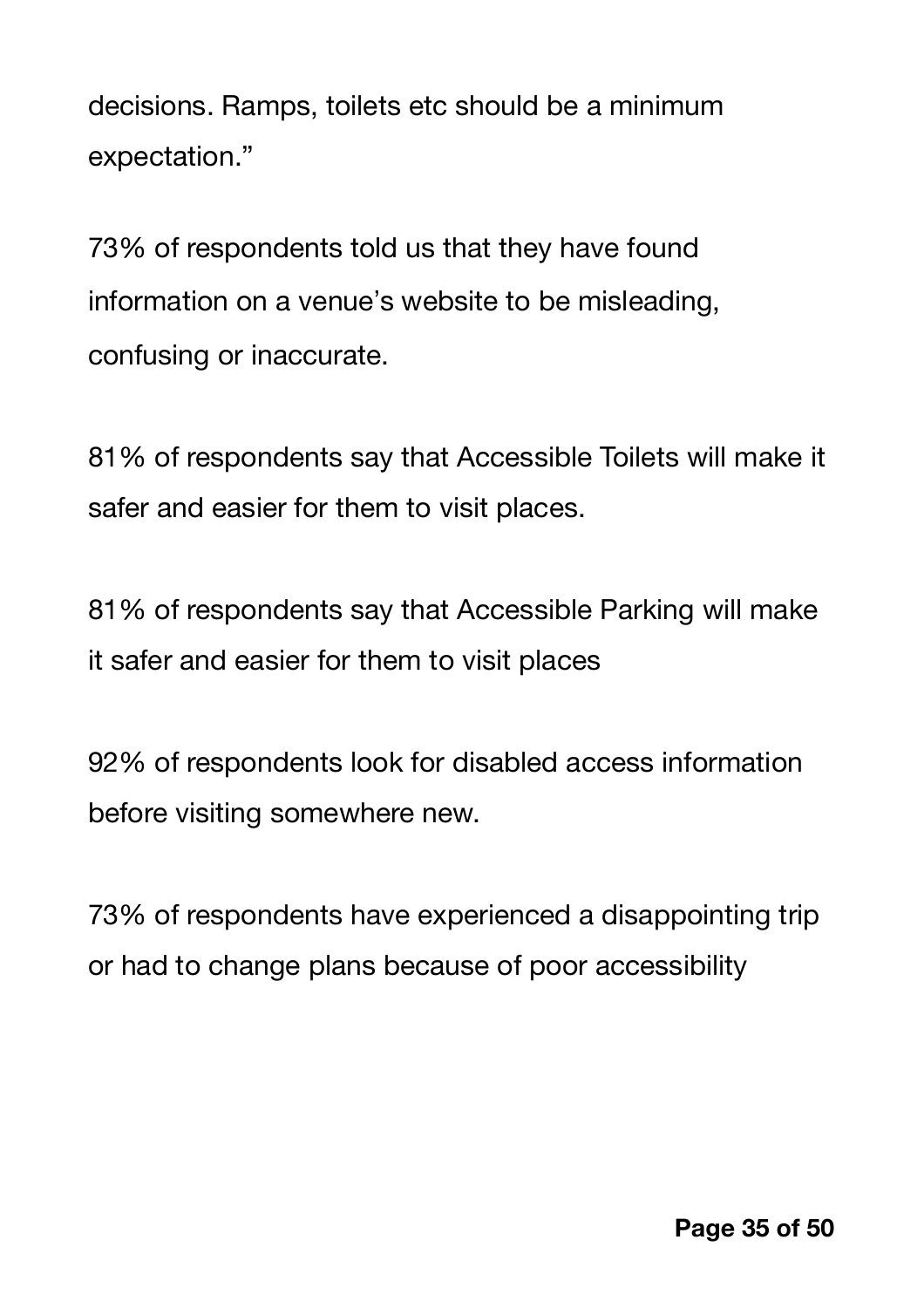## <span id="page-35-0"></span>**Setting the standard for accessibility.**

The survey asked participants to rate the accessibility of places they visit.

## <span id="page-35-1"></span>**Hospitals and healthcare**

Hospitals and Healthcare settings topped this year"s survey as the most highly rated places for good or excellent accessibility). More people rated them good or excellent (67% up from 57% in 2019) and less people rated them poor or very poor (10% down from 16% in 2019).

## <span id="page-35-2"></span>**Pubs & Bars**

More people rated Pubs & Bars good or excellent (28% up from 23% in 2019) and less people rated them poor or very poor (20% down from 36% in 2019).

## <span id="page-35-3"></span>**Cafes & Restaurants**

More people rated Cafes & Restaurants good or excellent (37% up from 28% in 2019) and less people rated them poor or very poor (17% down from 36% in 2019).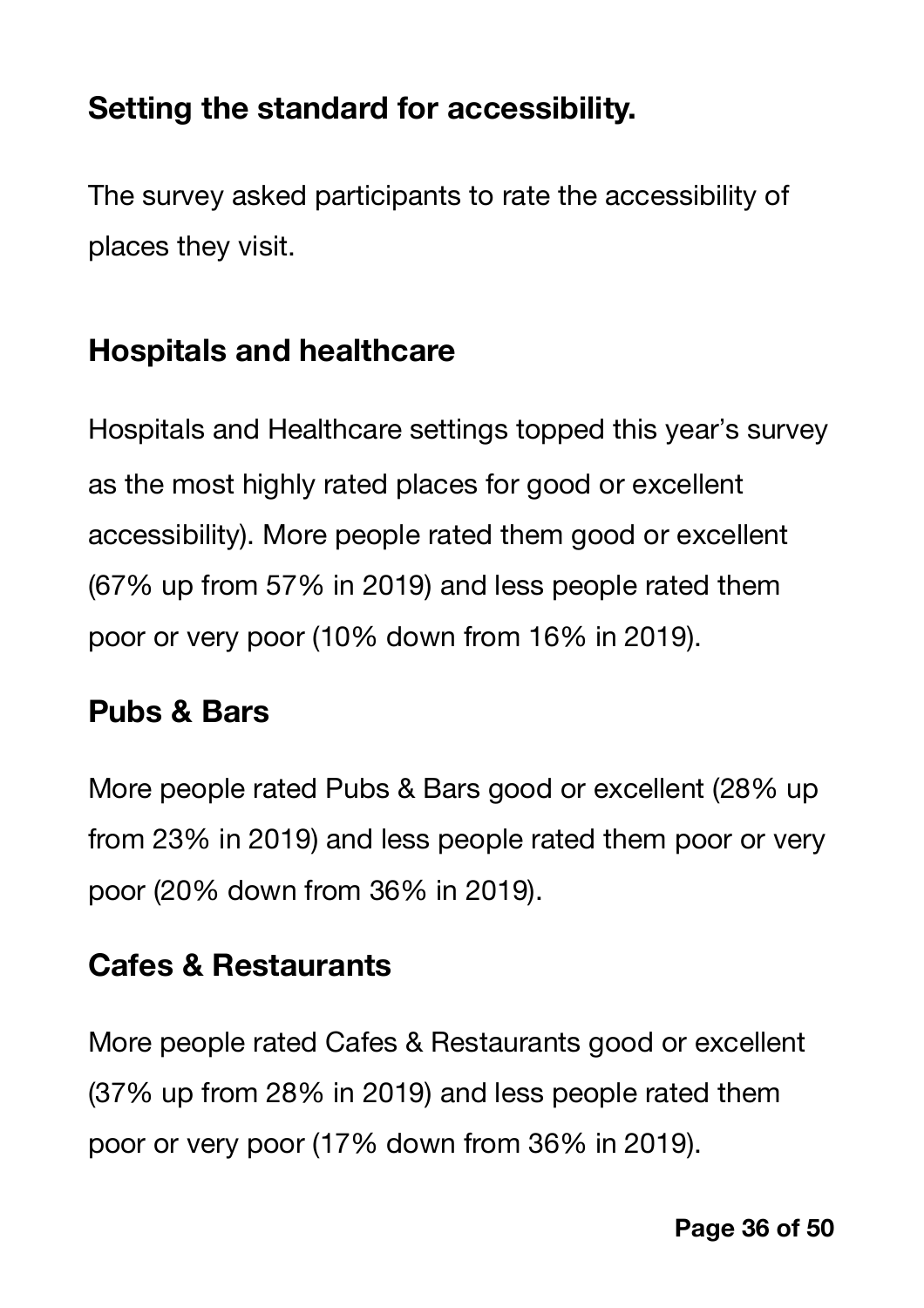## <span id="page-36-0"></span>**Cinemas & Theatres**

Less people rate Cinemas & Theatres good or excellent accessibility (34% down from 54% in 2019), but people rating them poor or very poor decreased to 11% (down from 16% in 2019).

## <span id="page-36-1"></span>**Concert Halls & Music Venues**

Less people rate Concert Halls & Music Venues good or excellent (21% down from 46% in 2019), but people rating them poor or very poor also dropped to 12% (down from 22% in 2019).

## <span id="page-36-2"></span>**Historic Attractions**

Less people rate Historic Attractions as good or excellent (21% down from 29% in 2019) but less people also rate them as poor or very poor with 21% (down from 38% in 2019).

## <span id="page-36-3"></span>**Events & Festivals**

Less people rate Events & Festivals as good or excellent (12% down from 24% in 2019) but only 12% of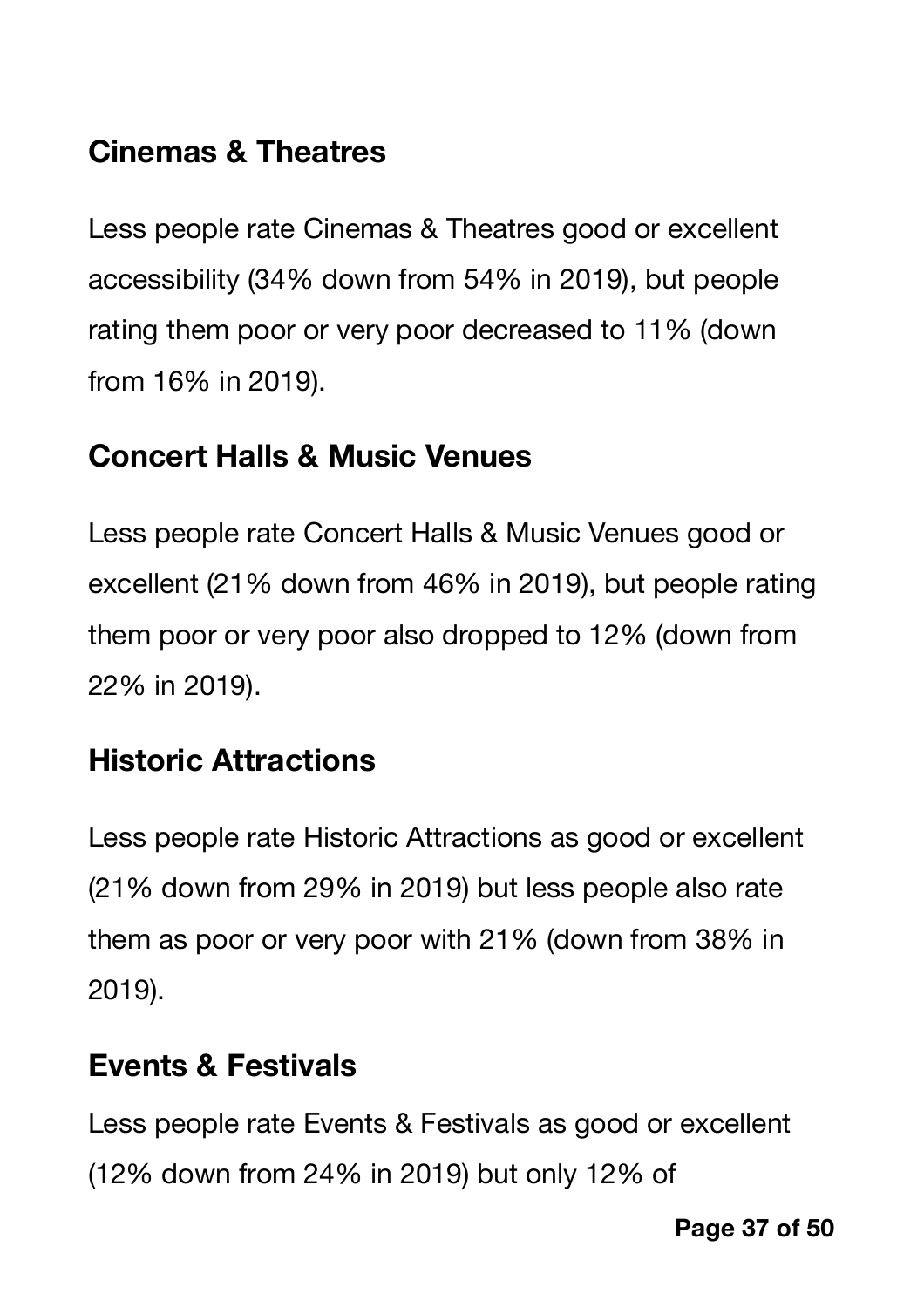respondents continue to rate them poor or very poor (12% from 42% in 2019).

## <span id="page-37-0"></span>**Museums & Galleries**

Less people rate Museums & Galleries good or excellent (41% down from 69% in 2019) and there is an increase in people rating them poor or very poor (21% up from 10% in 2019).

## <span id="page-37-1"></span>**Shops**

More people rated Shops good or excellent (37% up from 27% in 2019) and less people rated them poor or very poor (21% down from 28% in 2019).

## <span id="page-37-2"></span>**Hotels**

Less people rated Hotels dropped for good or excellent to (38% down from 40% in 2019), yet less people rated them poor or very poor (11% down from 22% in 2019).

## <span id="page-37-3"></span>**Sporting Stadiums**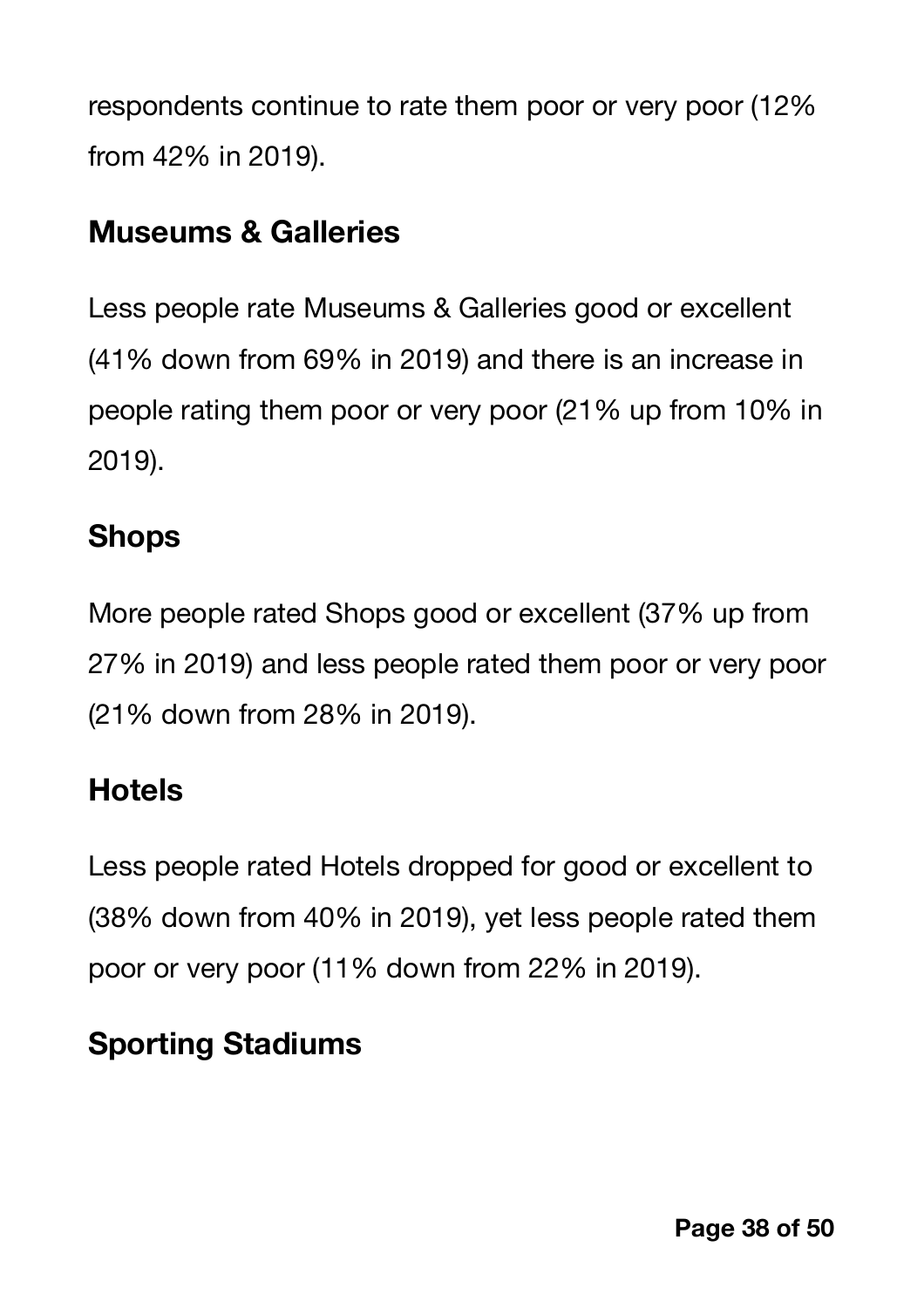Less people rated Sporting Stadiums good or excellent (15% down from 43% in 2019), but less people also rated them poor or very poor (8% down from 25% in 2019).

## <span id="page-38-0"></span>**Visitor Attractions**

Less people rate Visitor Attractions good or excellent (27% down from 45% in 2019), whilst people rating them poor or very poor has increased to 21% (up from 17% in 2019).

## <span id="page-38-1"></span>**Leisure & Sports Centres**

Less people rated Leisure & Sports Centres good or excellent (21% down from 45% in 2019), with poor or very poor also dropping to 10% (down from 22% in 2019).

## <span id="page-38-2"></span>**Public & Council Buildings**

Less people rated Public & Council Buildings good or excellent (29% down from 41% in 2019) and less people also rated them poor or very poor (15% down from 22% in 2019).

## <span id="page-38-3"></span>**Transport Hubs**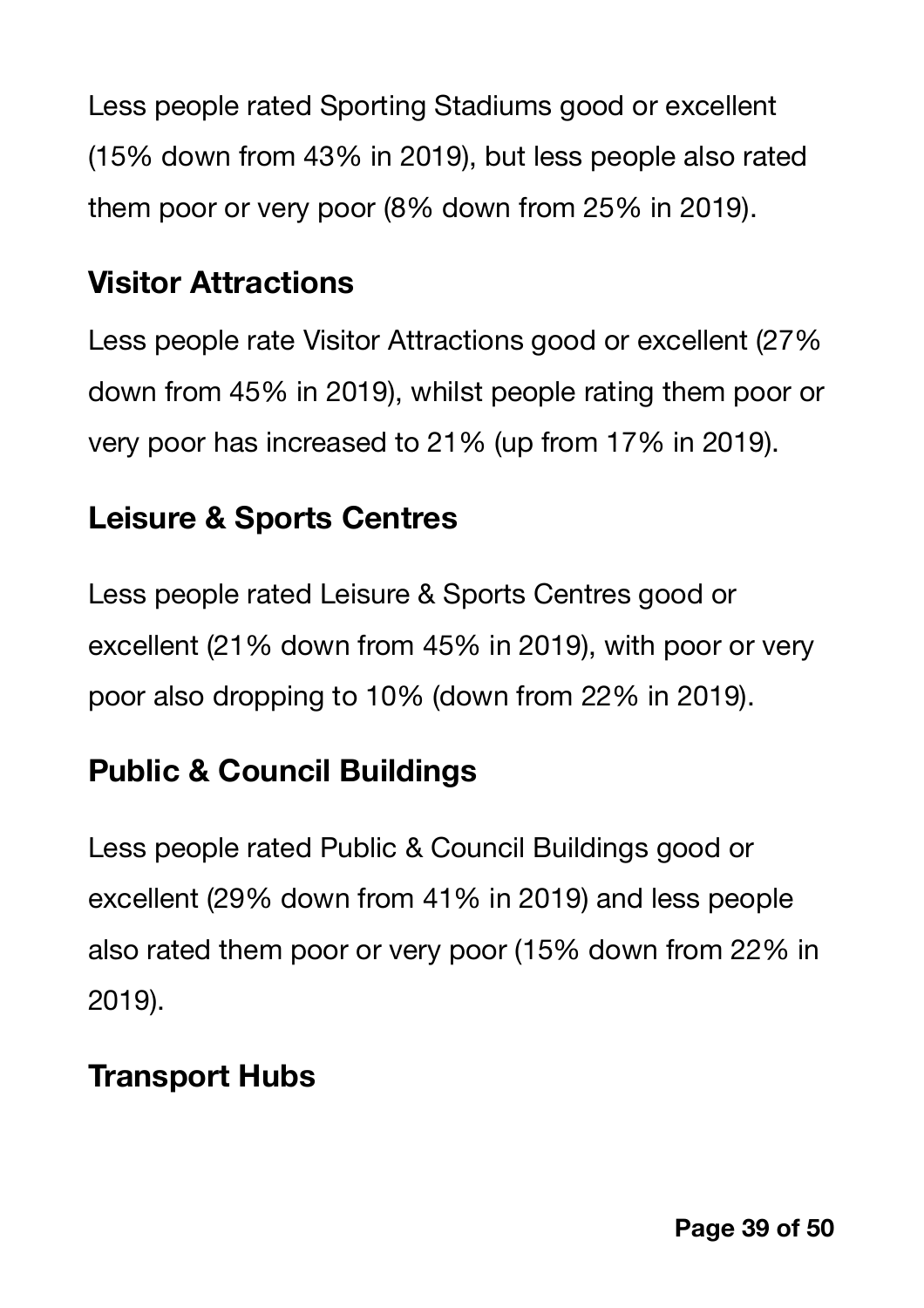Less people rated Transport Hubs good or excellent (25% down from 33% in 2019) but less people also rated them poor or very poor (19% down from 33% in 2019).

#### <span id="page-39-0"></span>**Outdoor venues**

More people rated Outdoor Venues good or excellent (29% up from 24% in 2019) and less rated them poor or very poor (21% down from 37% in 2019).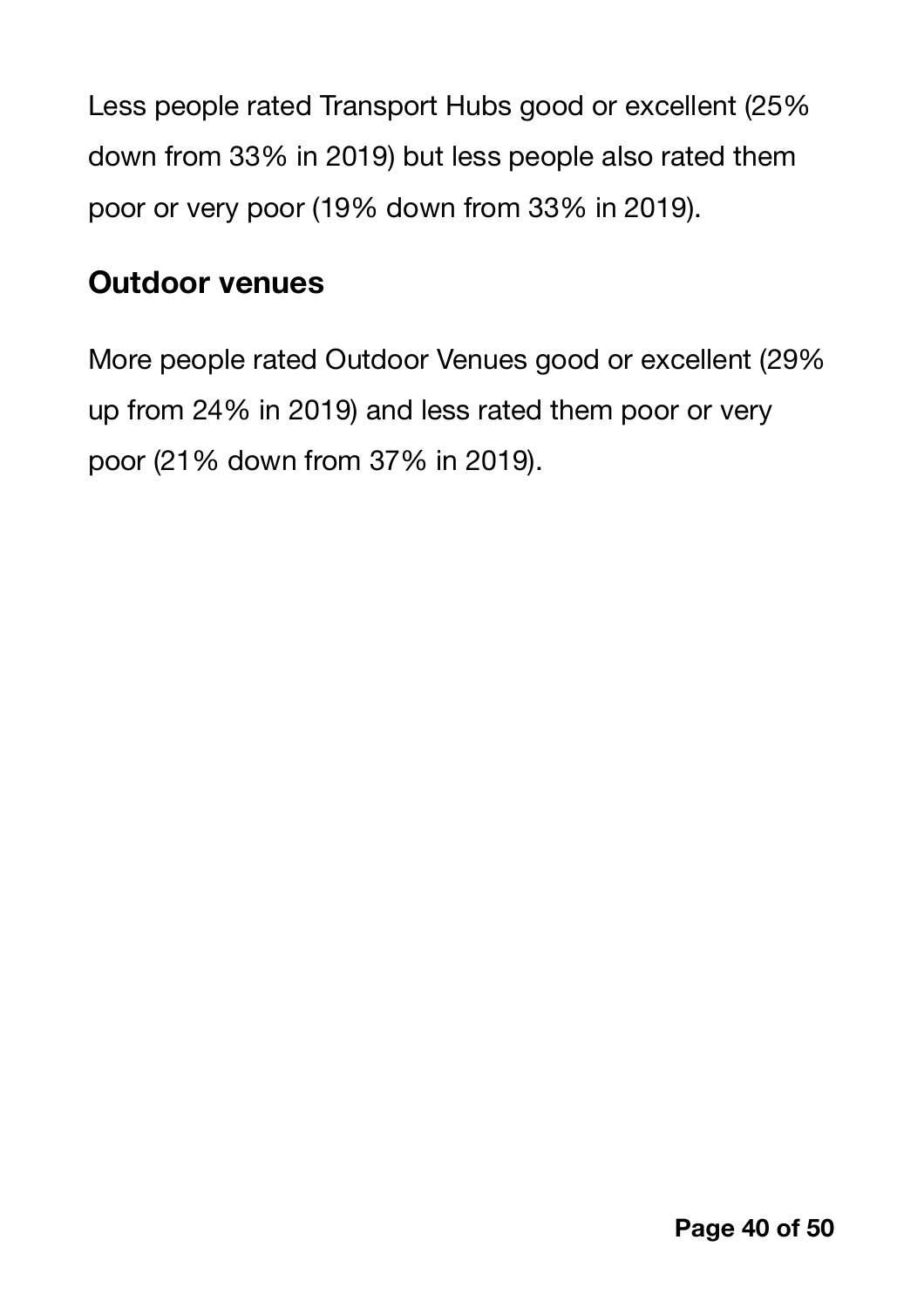#### <span id="page-40-0"></span>**The Sample.**

The 2021 Access Survey was completed by 2,455 respondents, making it the largest disabled access survey of its kind in the UK.

The survey asked for an indication, which was optional, as to whether people were shielding or considered as a 'vulnerable person' (Government terminology).

Are you or (someone you live with) on the Government list of !vulnerable people" (63%) Are you or (someone you live with) shielding (23%)

Neither (28%)

#### <span id="page-40-1"></span>**Where do you live?**

England (78%) Scotland (13%) Wales (6%) Northern Ireland (2%)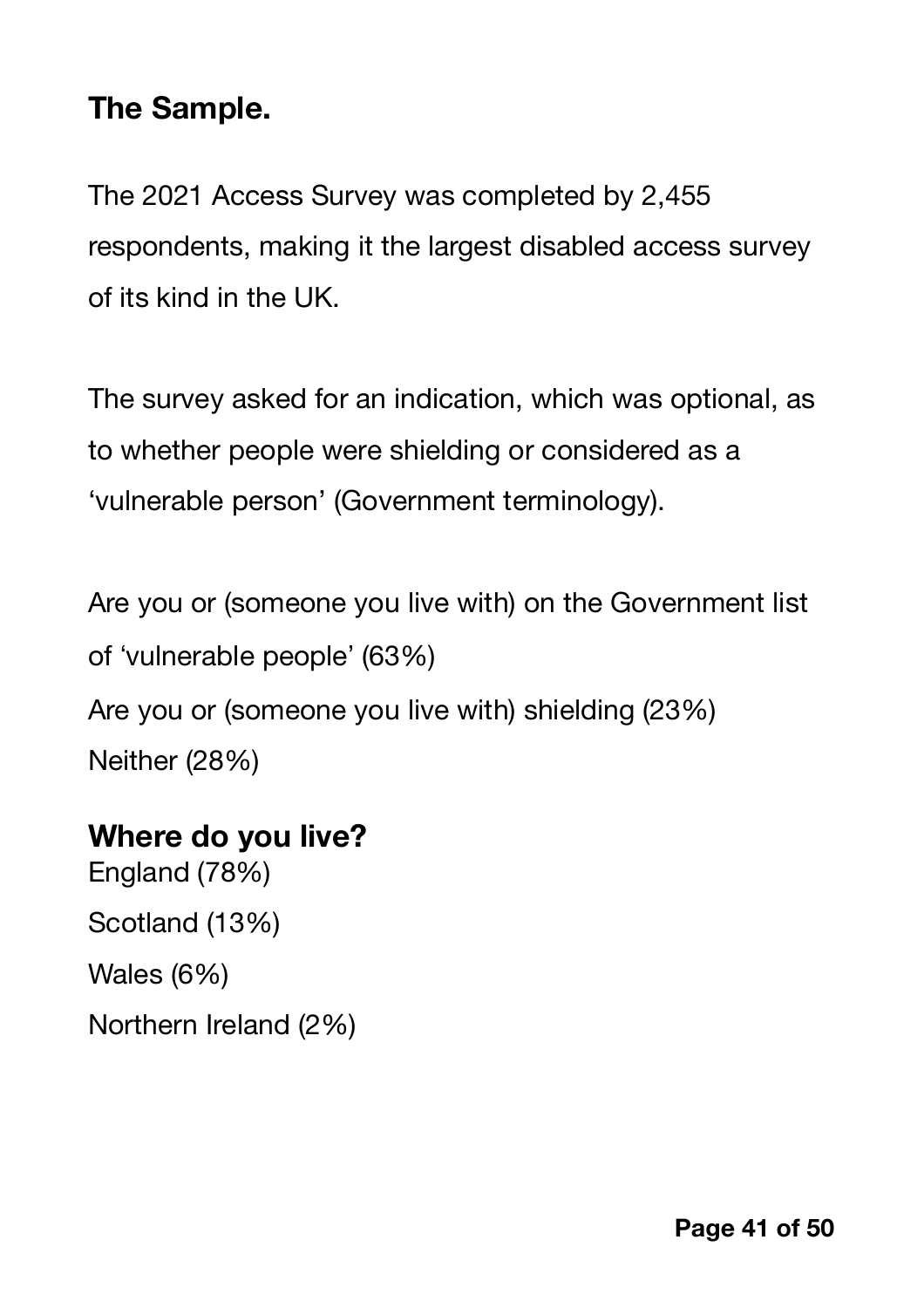<span id="page-41-0"></span>**When** !**out & about**"**, most of the time you are..** With friends or family (69%) With an unpaid or family carer (26%) With a carer or PA (10%) With a club or group (2%) By myself (25%)

# <span id="page-41-1"></span>**Are you...** A disabled person (97%) Family member or friend of a disabled person (10%) Unpaid or family carer (7%) Carer or PA (1%) Of retirement age (13%) Teacher, Social Worker or HealthcareProfessional (2%) I"d rather not say (1%)

#### <span id="page-41-2"></span>**Do you use or have experience of:**

Wheelchair (55%) Powerchair (20%) Mobility Scooter (40%) Walking Aid (65%) Symbol Cane (3%) Long Cane (5%)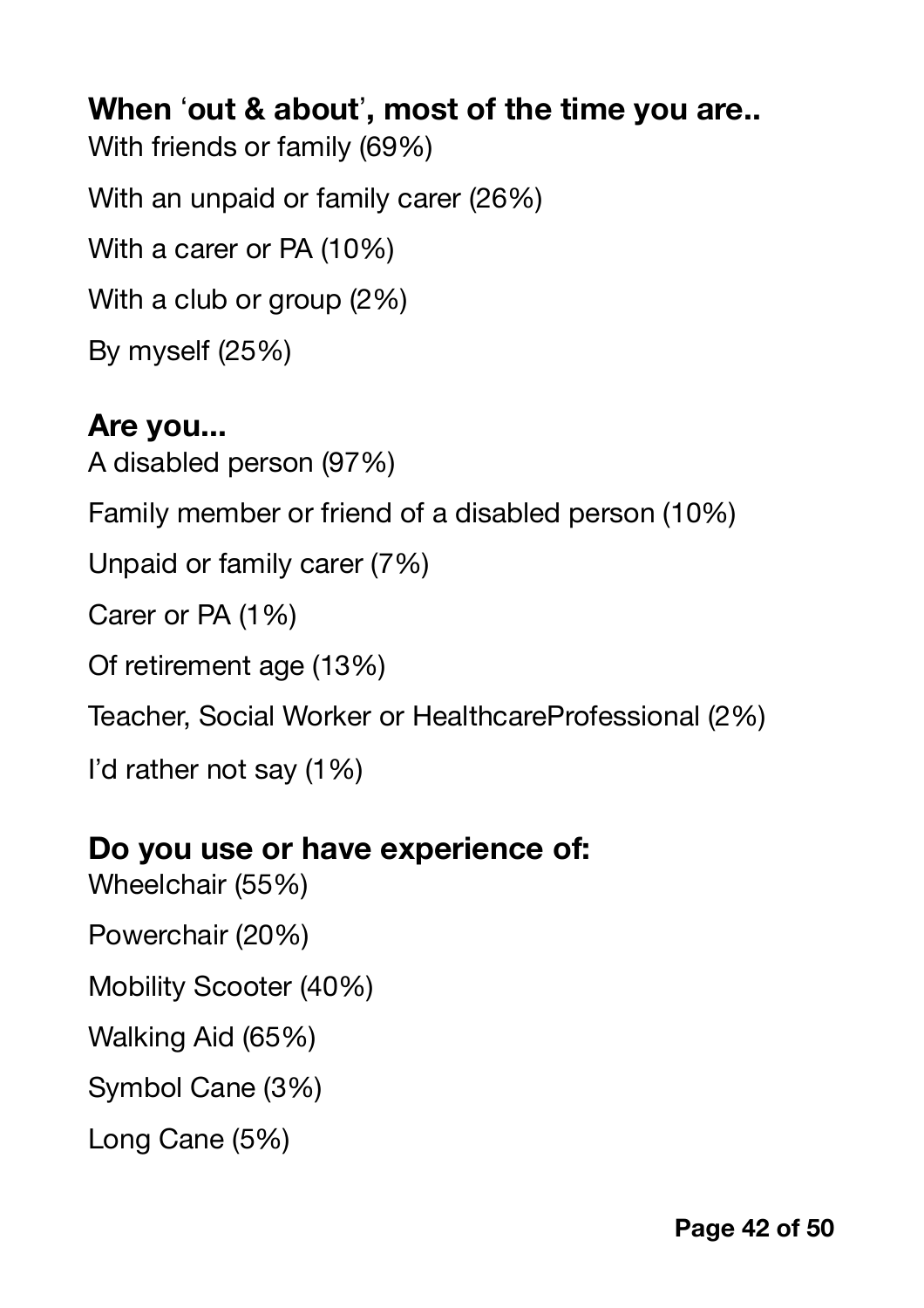Assistance Dog - Visual Impairment (1%) Assistance Dog – Other (3%) Sign Language (3%) Hearing Aid or Cochlear Implant (13%) AAC (1%) Hidden Impairment (18%) Speech Impairment (4%) PMLD (1%) Autism (9%) Dementia (4%) Learning Disability (9%) Changing Places Toilet (7%)

#### <span id="page-42-0"></span>**What device do you usually use when using the internet?**

Desktop or Laptop Computer (54%)

Mobile Phone (61%)

Tablet (42%)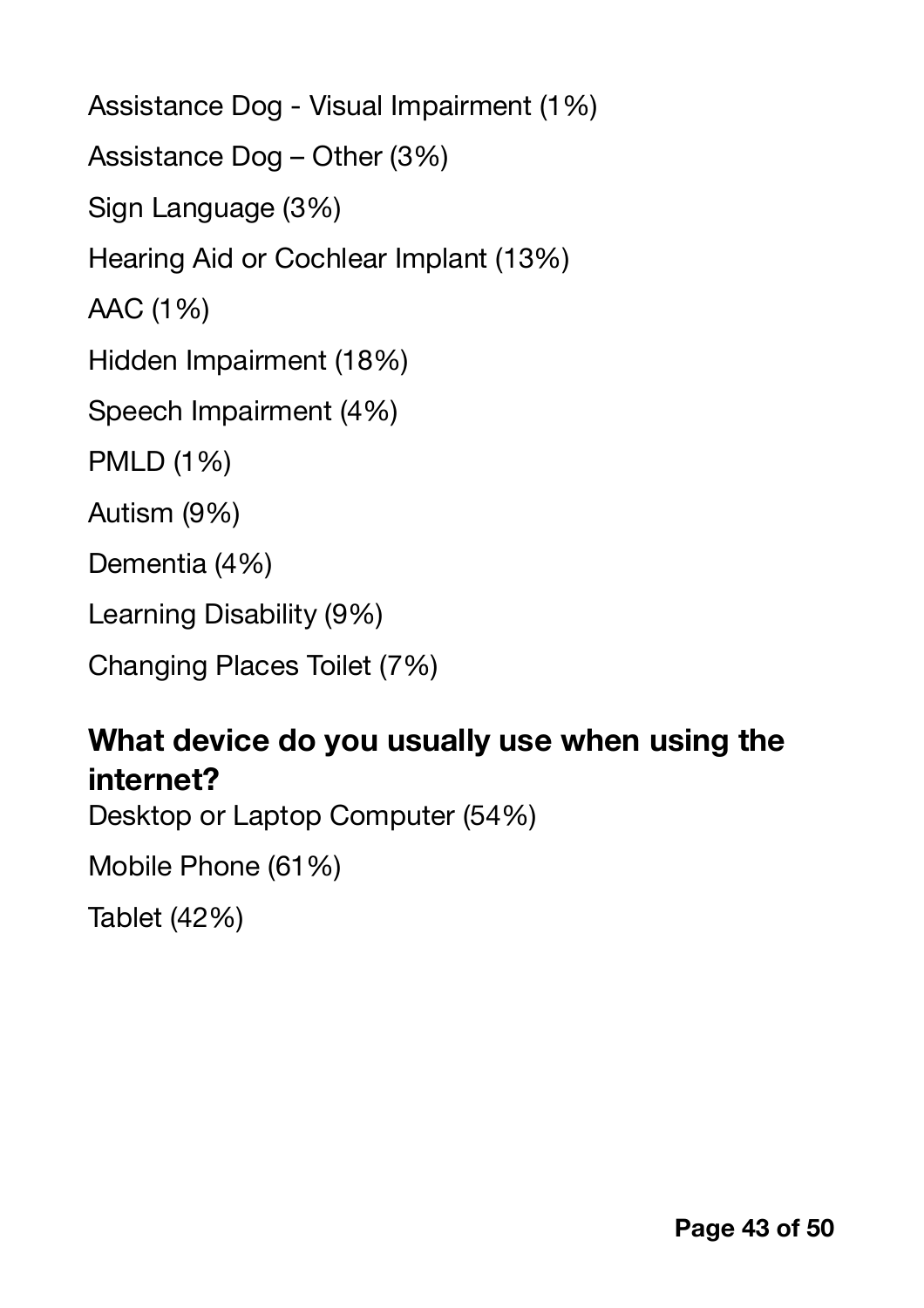## <span id="page-43-0"></span>**What is your main mode of transport?**

Car – owned or leased (89%)

Car – lifts from friends or family (7%)

Bus or Tram (7%)

Taxi (6%)

Train or Underground (4%)

Bicycle (1%)

E-Bike (1%)

Powerchair or scooter (21%)

Walking (4%)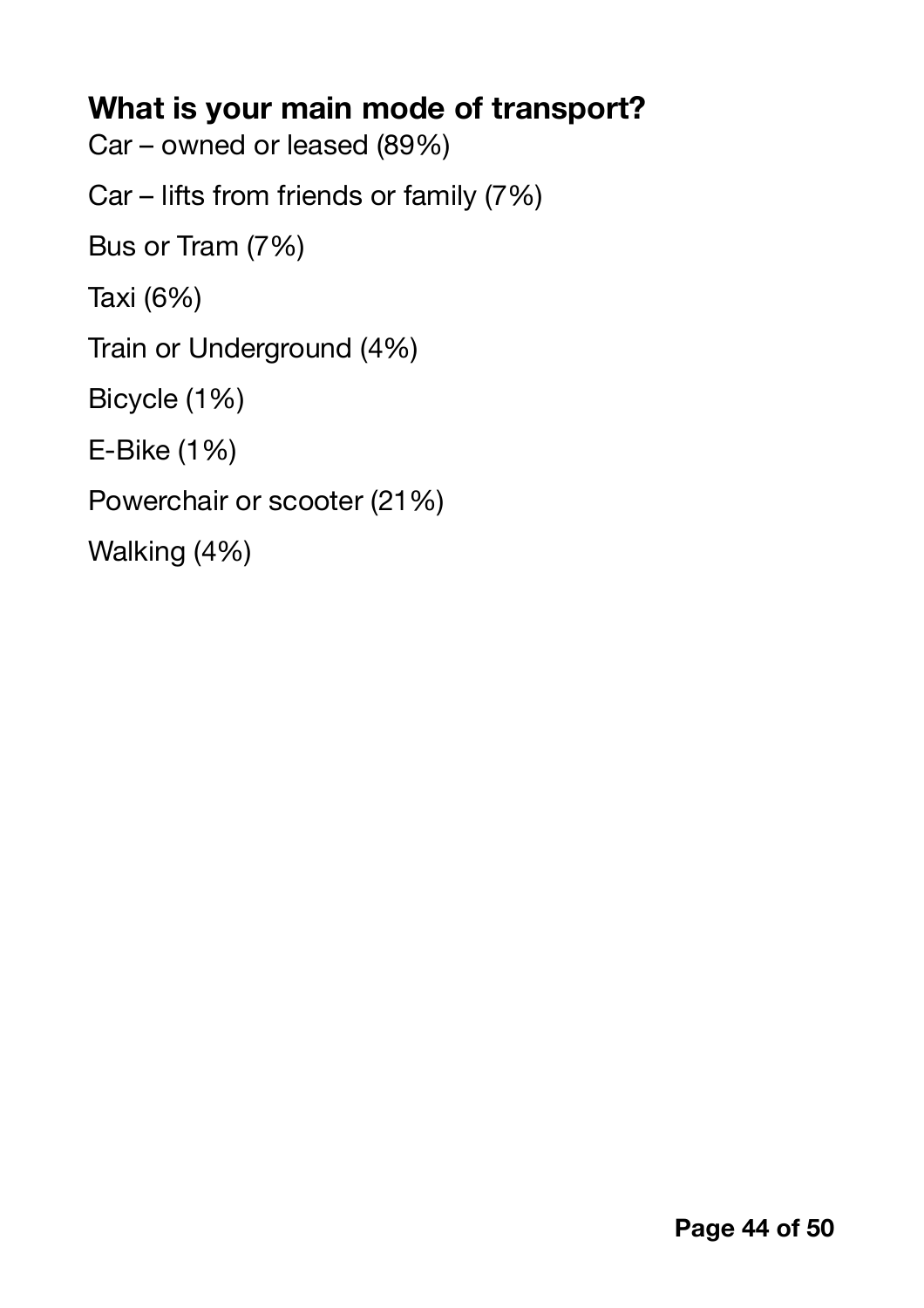## <span id="page-44-1"></span><span id="page-44-0"></span>**Euan**"**s Guide is the award-winning disabled access charity.**

Euan"s Guide is the award-winning disabled access charity. We're best known for EuansGuide.com, a go-to website where disabled people, their families, friends and carers can find and share disabled access information. We often get told that one review from someone with similar access requirements can give someone else enough confidence to visit somewhere new.

We make tens of thousands of toilers safer, run the UK's largest and longest running Access Survey, and increase the confidence and life skills of disabled people through our volunteering programme. We also provide on and offline communities where disabled people share peer advice, support and information.

Euan MacDonald, co-founder of Euan's Guide said: "We started the Access Survey to find out what disabled people thought about disabled access in the UK, and with the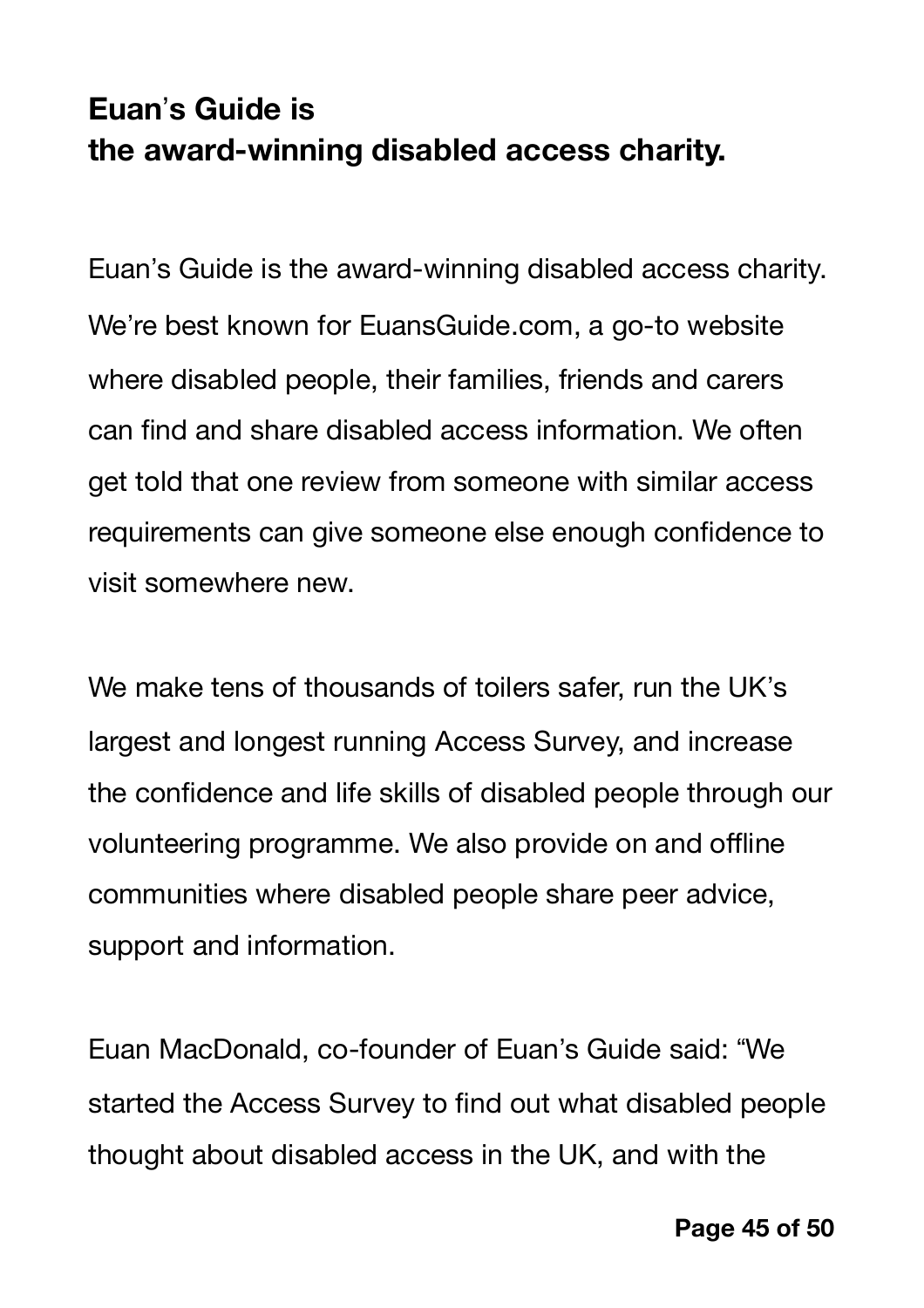support of Motability Operations this has enabled us to amplify the voice of disabled people. The pandemic has had a massive impact on everyone, but especially disabled people. The majority of respondents thought disabled access got worse due to COVID, we have heard and continue to hear concerns from our community about social distancing, mask wearing and access to accessible toilets. However, there have also been things that have changed for the better, such as remote working and studying becoming the accepted norm and online screenings meaning that events and performances can be more accessible to many disabled people.

These results emphasise that we at Euan"s Guide still have a lot of work to do. We can"t do it alone though, we need your help. If you are a disabled person, friend or family member, please share your disabled access experiences so more people can find accessible places to go. Likewise, if you own, run or work with a venue please ensure that you are promoting your welcome to disabled visitors."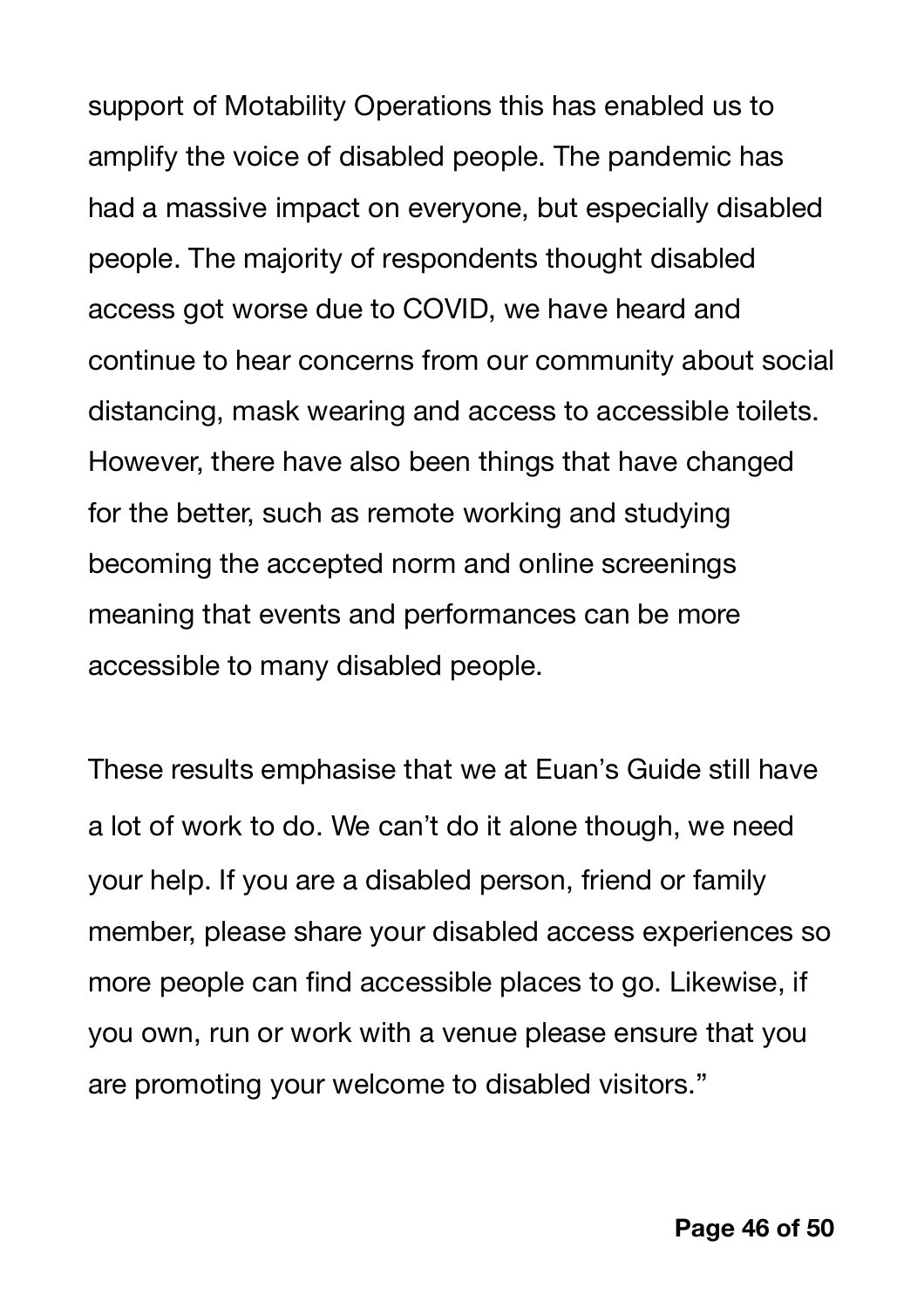### <span id="page-46-0"></span>**The Motability Scheme.**

## <span id="page-46-1"></span>**About Motability Operations and the Motability Scheme:**

The Motability Scheme is the UK"s leading car scheme for disabled people and has been providing affordable, convenient, worry-free motoring for over 40 years. The Motability Scheme enables people to get mobile by exchanging their mobility allowance to lease a new car, Wheelchair Accessible Vehicle (WAV), scooter or powered wheelchair.

When leasing a Motability Scheme car, insurance for three named drivers, servicing and maintenance, full RAC breakdown assistance, tyre and windscreen replacement and 60,000 mileage allowance over three years are all included in the cost of the lease. A range of popular car adaptations are also available at no additional cost. When leasing a scooter or powered wheelchair, insurance, breakdown assistance, servicing, maintenance and repairs and tyre and battery replacement are all included in the cost of the lease. Pricing is standard nationwide.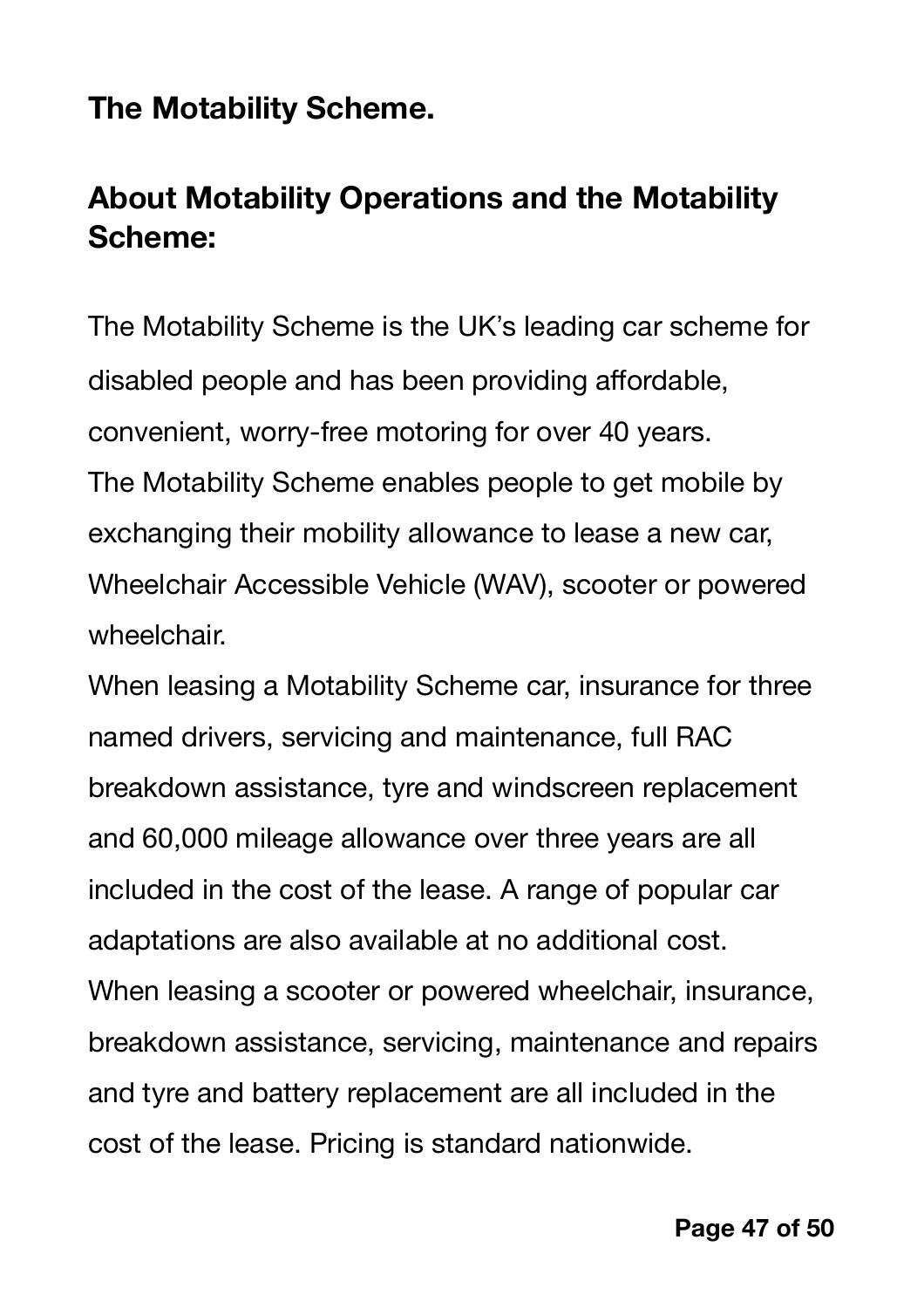A wide range of 'green' vehicles with emissions of 100g of CO2 per km or less are available through the Scheme. Motability is a Registered Charity in England and Wales (number 299745) and is authorised and regulated by the Financial Conduct Authority (reference number 736309). Motability provides a range of grants to individuals and organisations, including Scheme customers, who would otherwise be unable to afford the mobility solution they need.

Motability Operations Ltd is an independent company that operates the Motability Scheme under contract to Motability (the charity). Any profits are non-distributable and are reinvested or donated for the benefit of disabled people. Motability Operations Ltd is authorised and regulated by the Financial Conduct Authority under reference number 735390.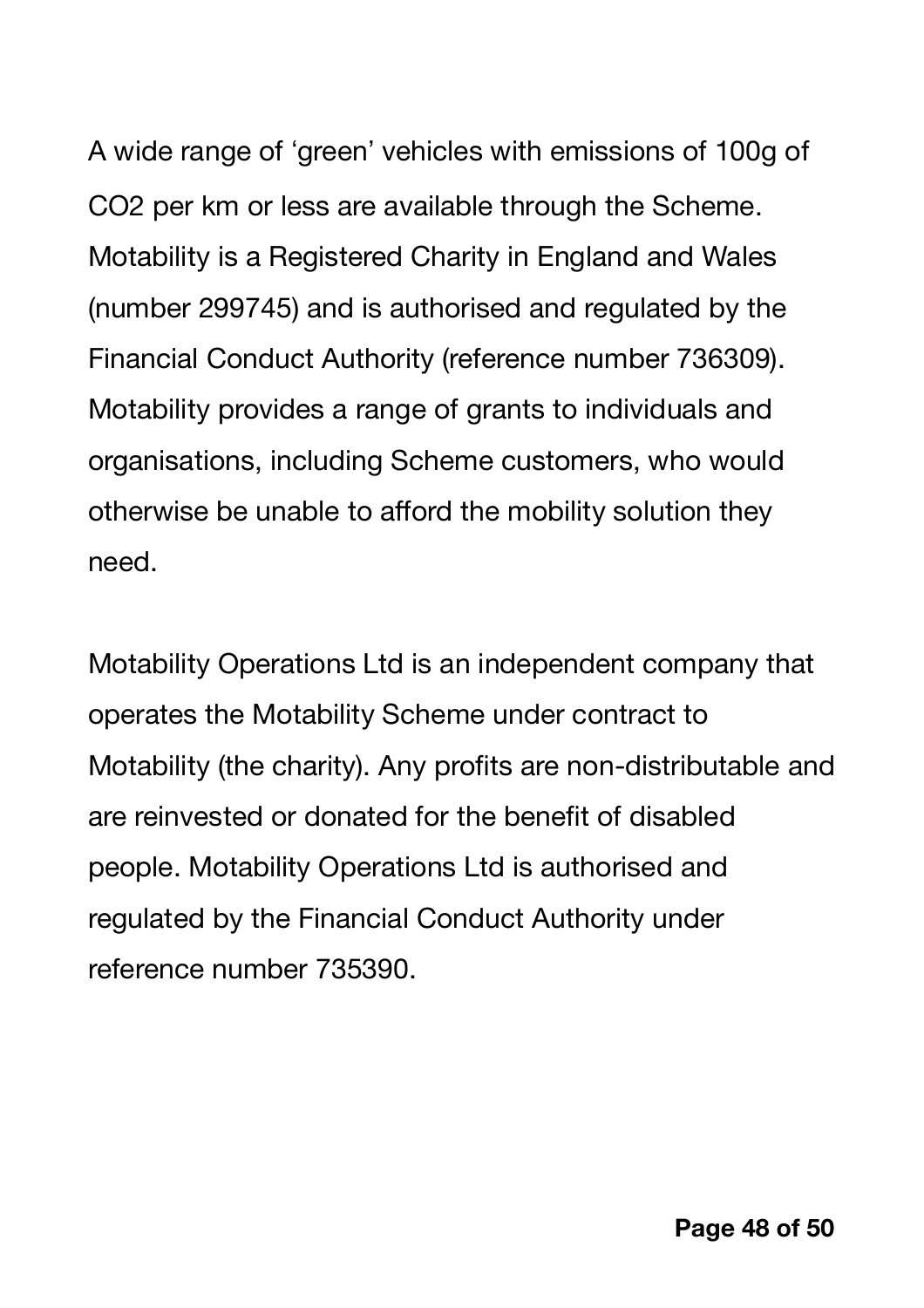Lisa Thomas, Chief Marketing Officer at Motability Operations, said:

"At Motability Operations we're passionate about providing worry-free mobility, for disabled people, through the Motability Scheme. We were delighted to support the Euan"s Guide Access Survey this year and while there are positives in the results, some findings are a bit disappointing. We know from our customers that the benefits of being able to get out and about and enjoy freedom, cannot be understated and particularly after the last two years of COVID lockdowns. We hope that the results of this survey help to highlight where improvements need to be made and drive real change."